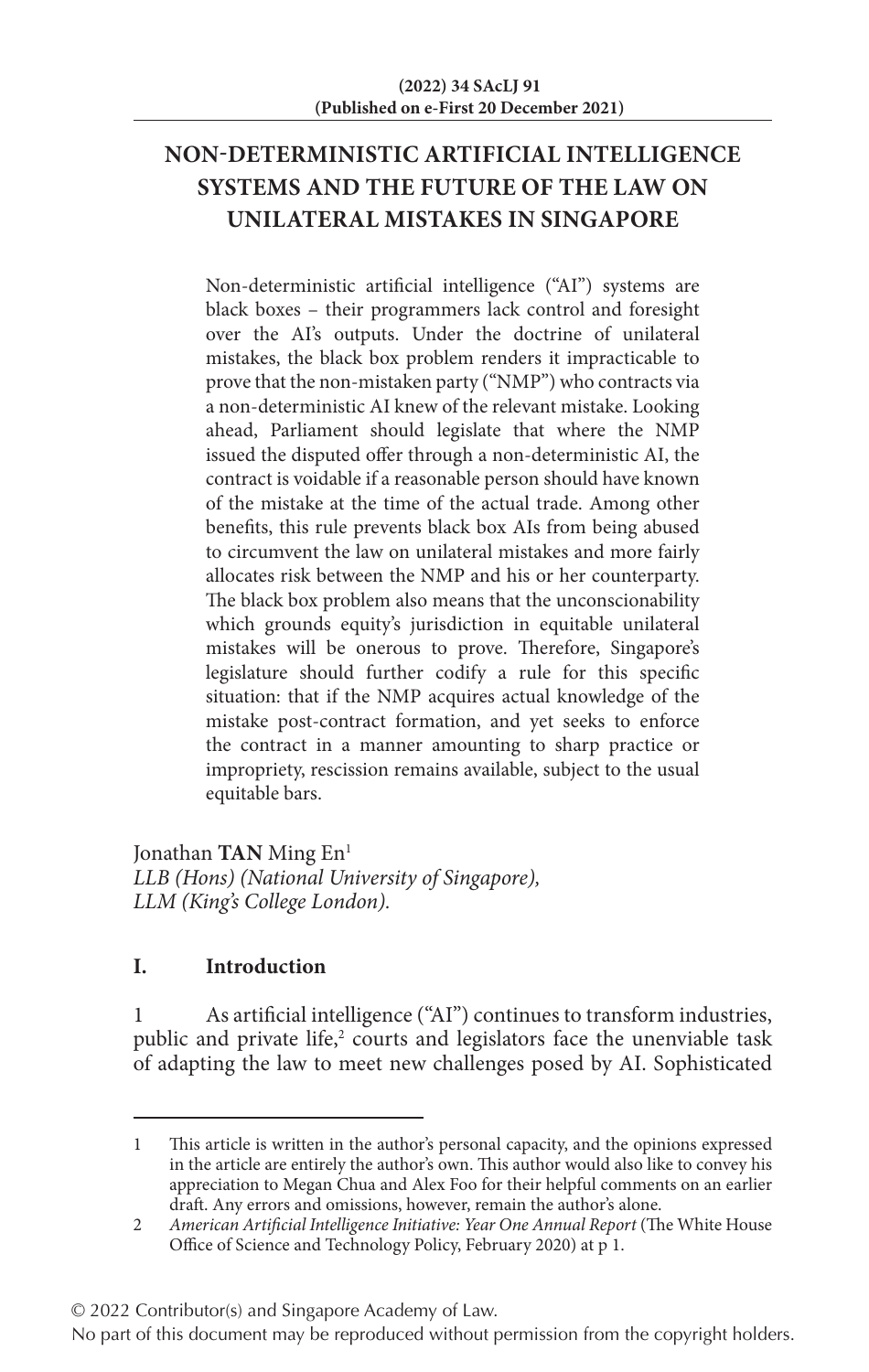traders and insurers, for instance, deploy AI to execute trades, calculate premiums and potentially conclude policies.<sup>3</sup>

2 However, using AI as an instrument to conclude contracts has highlighted, in some areas, the inadequacy of existing contractual principles. Of interest is the doctrine of unilateral mistakes as a vitiating factor in contract law. To rely on the doctrine of unilateral mistakes, the mistaken party ("MP") must prove that its counterparty knew of the relevant mistake when the contract was formed. However, if the nonmistaken party ("NMP") contracts via a non-deterministic AI, without contemporaneous human involvement at the time of contract formation, whose mental state becomes relevant under the defence of unilateral mistake (the "Knowledge Issue")?

3 While the Singapore Court of Appeal in *Quoine Pte Ltd v B2C2 Ltd*<sup>4</sup> ("*Quoine*") provided much-needed clarity on the Knowledge Issue where contracts are concluded by deterministic AI, there is a lacuna in the law *vis-à-vis* contracts concluded by non-deterministic AI. This article examines the Knowledge Issue in the context of contracts concluded by non-deterministic AI before proposing reforms for analysing the Knowledge Issue and the related requirement of unconscionability in equitable unilateral mistakes. Determining the type or class of mistake (*eg*, what is a fundamental mistake as to the terms of the contract) that allows a party to invoke the unilateral mistake doctrine in law or equity is an issue beyond the scope of this article.

### **II. Non-deterministic artificial intelligence and the Black Box Problem**

4 AI is an emerging technology that eludes precise definition.<sup>5</sup> This article will focus on non-deterministic algorithms deployed with humans out-of-the-loop.

<sup>3</sup> Thibaut Theate & Damien Ernst, "An Application of Deep Reinforcement Learning to Algorithmic Trading" *arXiv.org* (7 June 2020) <https://arxiv.org/pdf/2004.06627. pdf> (accessed 4 January 2021); Romanth Balasubramanian, Ari Libarikian & Doug McElhaney, "Insurance 2030 – The impact of AI on the future of insurance" *McKinsey & Company* (30 April 2018) <https://www.mckinsey.com/industries/ financial-services/our-insights/insurance-2030-the-impact-of-ai-on-the-future-ofinsurance> (accessed 4 January 2021).

<sup>4</sup> [2020] 2 SLR 20 at [103].

<sup>5</sup> Ronan Hamon, Henrik Junklewitz & Ignacio Sanchez, *Robustness and Explainability of Artificial Intelligence – From Technical to Policy Solutions, European Commission Joint Research Centre Technical Report* (Publications Office of the European Union, 2020) at p 10; Stuart J Russell & Peter Norvig, *Artificial Intelligence: A Modern Approach* (Pearson Education Inc, 3rd Ed, 2010) at pp 1–5.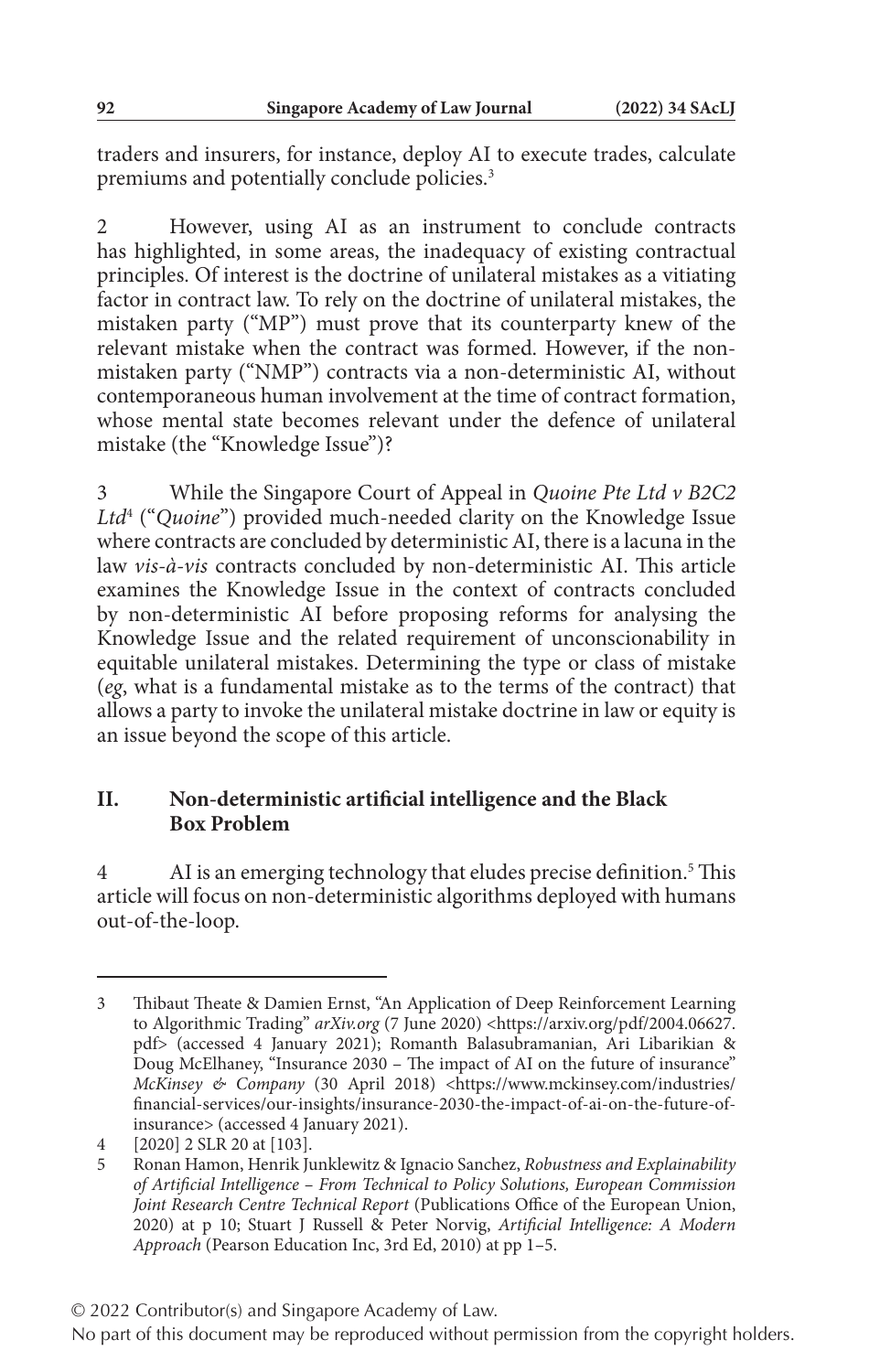5 AI systems are, generally, either deterministic or nondeterministic algorithms. Deterministic algorithms produce the same output given the same inputs. To solve a problem, the algorithm merely applies pre-programmed rules to reach pre-set conclusions.6 As noted in *B2C2 Ltd v Quoine Pte Ltd*<sup>7</sup> ("*B2C2*"), deterministic algorithms function "as they have been programmed to operate once activated". Each step leading to the AI's conclusion is attributable to a decision made by the programmer.8

6 In contrast, a non-deterministic algorithm has "a mind of its own" – given the same inputs, the output may vary.<sup>9</sup> AIs trained by certain machine learning ("ML") algorithms are non-deterministic. ML involves conditioning a software to recognise statistical patterns from inputted data, including a training data set.10 While ML algorithms using decision trees and Bayesian classifiers remain deterministic, others like artificial neural networks ("ANN") do not.<sup>11</sup>

### *A. Artificial neural networks and deep learning*

7 ANNs consist of artificial neurons arranged in layers. After the first layer receives raw inputs, neurons in subsequent layers weight the inputs to produce an intermediate output which is passed to downstream neurons. Assuming the inputs are  $x_1 - x_n$  with weights  $w_1 - w_n$ , the intermediate output passed on is  $f(w_1, x_1 - w_n, x_n)$ .<sup>12</sup> The above process repeats until the output layer generates the final output. Deep learning networks typically comprise thousands of layers, each containing numerous neurons.13

<sup>6</sup> Makoto Hong Cheng & Hui Choon Kuen, "Towards a Digital Government: Reflections on Automated Decision-making and the Principles of Administrative Justice" (2019) 31 SAcLJ 875 at 878.

<sup>7</sup> *B2C2 Ltd v Quoine Pte Ltd* [2019] 4 SLR 17 at [209].

<sup>8</sup> Jacob Turner, *Robot Rules* (Palgrave Macmillan, 2019) at p 18.

<sup>9</sup> *B2C2 Ltd v Quoine Pte Ltd* [2019] 4 SLR 17 at [206]; Technopedia website <https:// www.techopedia.com/definition/24618/non-deterministic-algorithm> (accessed 30 August 2020).

<sup>10</sup> Ronan Hamon, Henrik Junklewitz & Ignacio Sanchez, *Robustness and Explainability of Artificial Intelligence – From Technical to Policy Solutions, European Commission Joint Research Centre Technical Report* (Publications Office of the European Union, 2020) at p 10.

<sup>11</sup> Arun Rai, "Explainable AI: From Black Box to Glass Box" (2020) 48(1) *Journal of the Academy of Marketing Science* 137 at 138.

<sup>12</sup> Virginia Dignum, *Responsible Artificial Intelligence* (Springer Nature Switzerland, 2019) at pp 27–28.

<sup>13</sup> Virginia Dignum, *Responsible Artificial Intelligence* (Springer Nature Switzerland, 2019) at p 28.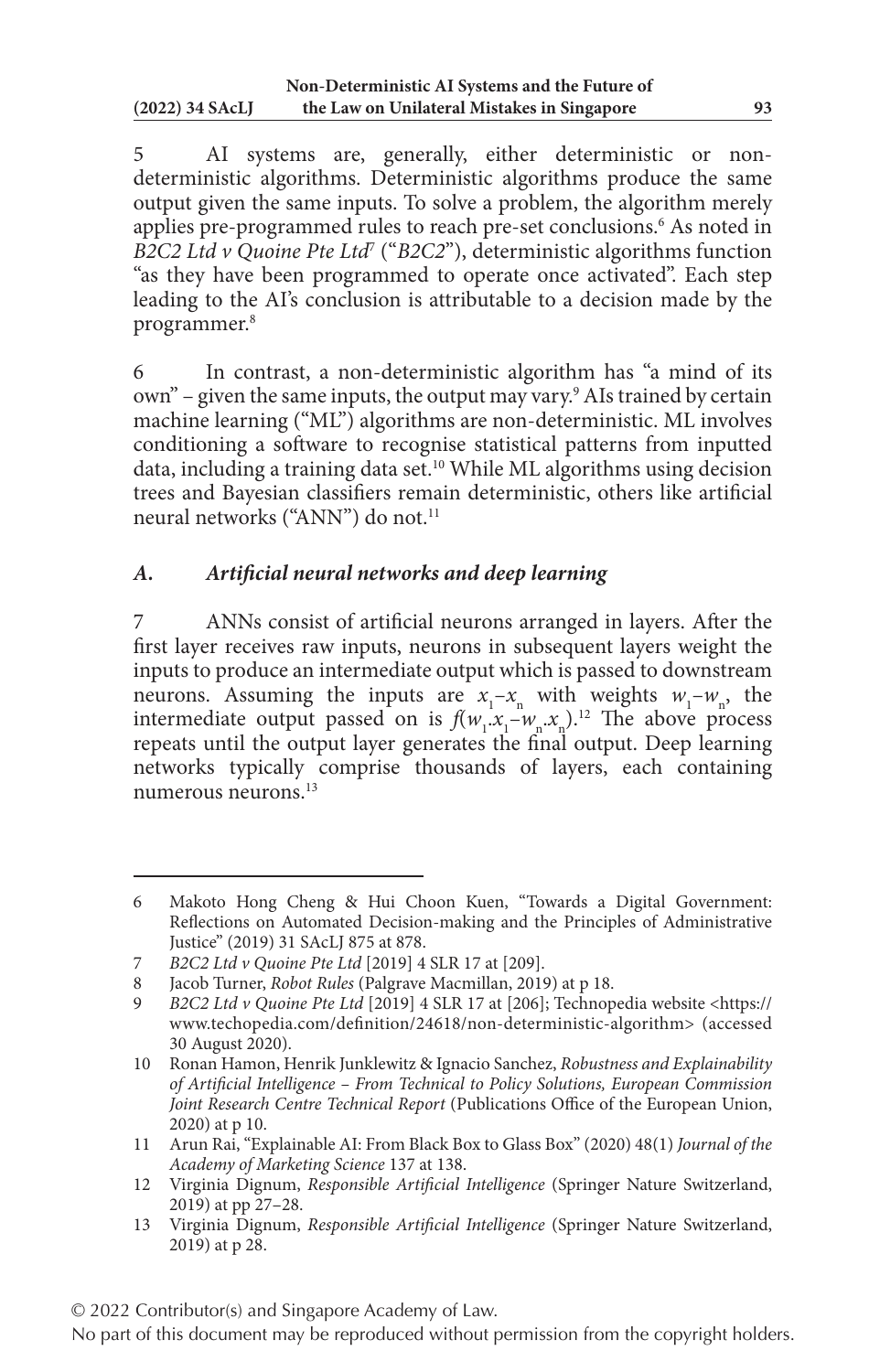8 Non-determinism results from the ANN's ability to adapt and learn on the go.<sup>14</sup> Assume that the network is tasked with issuing an offer price for a particular stock. Possible inputs include the current market price, trading volume and the peak and trough price for a given period. However, as it encounters new data, the ANN may adjust each input's weight. Such adjustments are made pursuant to an optimisation algorithm, such as a gradient descent algorithm, which alters the weights to minimise the ANN's "error" (the difference between the network's offer price and the programmer's desired offer price).<sup>15</sup> Continuous adjustments lead to non-determinism as the ANN may respond differently to the same inputs at different points in time. While an ANN may be restrained from learning post-deployment, this article does not consider such ANNs nondeterministic. Once deployed, such ANNs are unable to vary each input's weight. These weights would have been determined when the ANN was being trained by its programmer and fixed from that time onwards. In theory, once deployed, the ANN would provide the same output given the same input.

#### *B. The Black Box Problem*

9 Non-determinism results from continuous adjustments to inputs' weights. Such non-deterministic ANNs are black boxes<sup>16</sup> – while humans may observe the data inputted and conclusions outputted, the machine's intervening logic, *viz*, why certain weights were assigned to each input and thus why a particular output was rendered remains "in the dark" ("Black Box Problem").17 Such opacity places the AI's future behaviour beyond the control and reasonable foreseeability of its programmers and users.<sup>18</sup>

<sup>14</sup> Virginia Dignum, *Responsible Artificial Intelligence* (Springer Nature Switzerland, 2019) at p 28.

<sup>15</sup> Stuart J Russell & Peter Norvig, *Artificial Intelligence: A Modern Approach* (Pearson Education Inc, 3rd Ed, 2010) at pp 733–736; Jacob Turner, *Robot Rules* (Palgrave Macmillan, 2019) at pp 19 and 326.

<sup>16</sup> Expert Group on Liability and New Technologies – New Technologies Formation, *Liability for Artificial Intelligence and Other Emerging Digital Technologies* (Publications Office of the European Union, 2019) at p 33.

<sup>17</sup> Stefanie Hänold, "Profiling and Automated Decision-Making: Legal Implications and Shortcomings" in *Robotics, AI and the Future of Law* (Marcelo Corrales, Mark Fenwick & Nikolaus Forgó eds) (Springer Singapore, 2018) ch 6, at p 143; Will Knight, "The Dark Secret at the Heart of AI" *MIT Technology Review* (11 April 2017) <https://www.technologyreview.com/2017/04/11/5113/the-dark-secret-at-theheart-of-ai/> (accessed 28 August 2020).

<sup>18</sup> Lord Sales, Justice of the UK Supreme Court, "Algorithms, Artificial Intelligence and The Law", speech at The Sir Henry Brooke Lecture for BAILII (12 November 2019) at p 4; Law Reform Committee, Singapore Academy of Law, *Report on Criminal Liability, Robotics and AI Systems* (February 2021) at paras 4.33–4.36; see also *(cont'd on the next page)*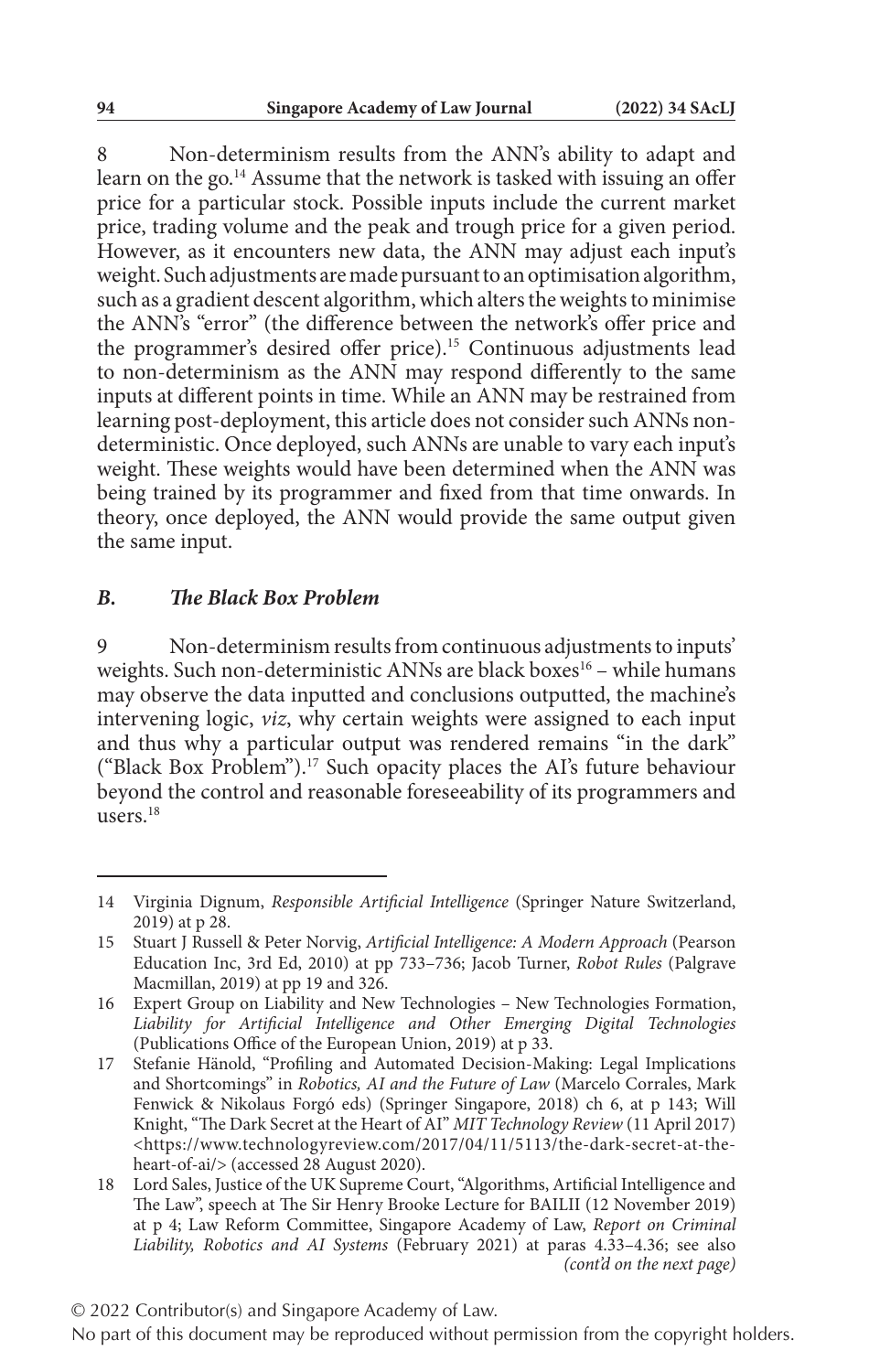10 Quite apart from the ANN's adaptive learning ability, the weights assigned to each input are themselves determined by non-linear relationships, discerned by the ANN, among the inputs.19 Unfortunately, while humans can envisage the relationship among three variables in a plane, complex geometric relationships among more variables elude human comprehension.<sup>20</sup> Taking non-determinism and non-linearity together, it comes as no surprise that ANNs have been denounced as "completely unintelligible" even to their own programmers.<sup>21</sup>

11 With regard to the Knowledge Issue, a question arises as to whether the black box may be "opened" to explain the algorithm's reasoning and reveal what it "knew" or, failing which, how the law should determine if a party, who entered into a contract using a nondeterministic AI, had knowledge of its counterparty's unilateral mistake.

12 The Black Box Problem may arise regardless of whether the AI received unsupervised or supervised training. Even if learning is supervised, *ie*, the training data is labelled to indicate the desired outputs to provide the foundation for the AI's decision-making, the AI can adjust the weights it gives to each input if allowed to do so, thereby obscuring its logic. For unsupervised learning, the AI's logic is even more opaque as the system analyses unlabelled training data to identify outliers or correlations without any guidance – the programmer is not privy to why the AI clusters certain data together, or deems others as outliers.<sup>22</sup>

13 For clarity, an autonomous AI may be subject to varying degrees of human supervision. On one extreme, the AI may be deployed with humans out-of-the-loop, *ie*, without human intervention before the AI performs an action in the real-world. Contrastingly, a human in-theloop will make the final decision under the AI's "advisement". A middle ground involves a human over-the-loop overseeing the task but only

*Law and Technology in Singapore* (Simon Chesterman, Goh Yihan & Andrew Phang Boon Leong eds) (Academy Publishing 2021) at paras 02.035 and 09.042.

<sup>19</sup> Makoto Hong Cheng & Hui Choon Kuen, "Towards a Digital Government: Reflections on Automated Decision-making and the Principles of Administrative Justice" (2019) 31 SAcLJ 875 at 901; Ujjwal Karn, "A Quick Introduction to Neural Networks" *the data science blog* (9 August 2016) <https://ujjwalkarn.me/2016/08/09/ quick-intro-neural-networks/> (accessed 30 August 2020).

<sup>20</sup> Yavar Bathaee, "The Artificial Intelligence Black Box and the Failure of Intent and Causation" (2018) 31(2) *Harvard Journal of Law & Technology* 890 at 905.

<sup>21</sup> United Kingdom, *Report of the Select Committee on Artificial Intelligence, AI in the UK: Ready, Willing and Able?* (HL 2017–19, 100) at paras 90 and 94 (Chairman: Lord Clement-Jones).

<sup>22</sup> John Buyers, *Artificial Intelligence – The Practical Legal Issues* (Law Brief Publishing, 2018) at p 11.

<sup>© 2022</sup> Contributor(s) and Singapore Academy of Law.

No part of this document may be reproduced without permission from the copyright holders.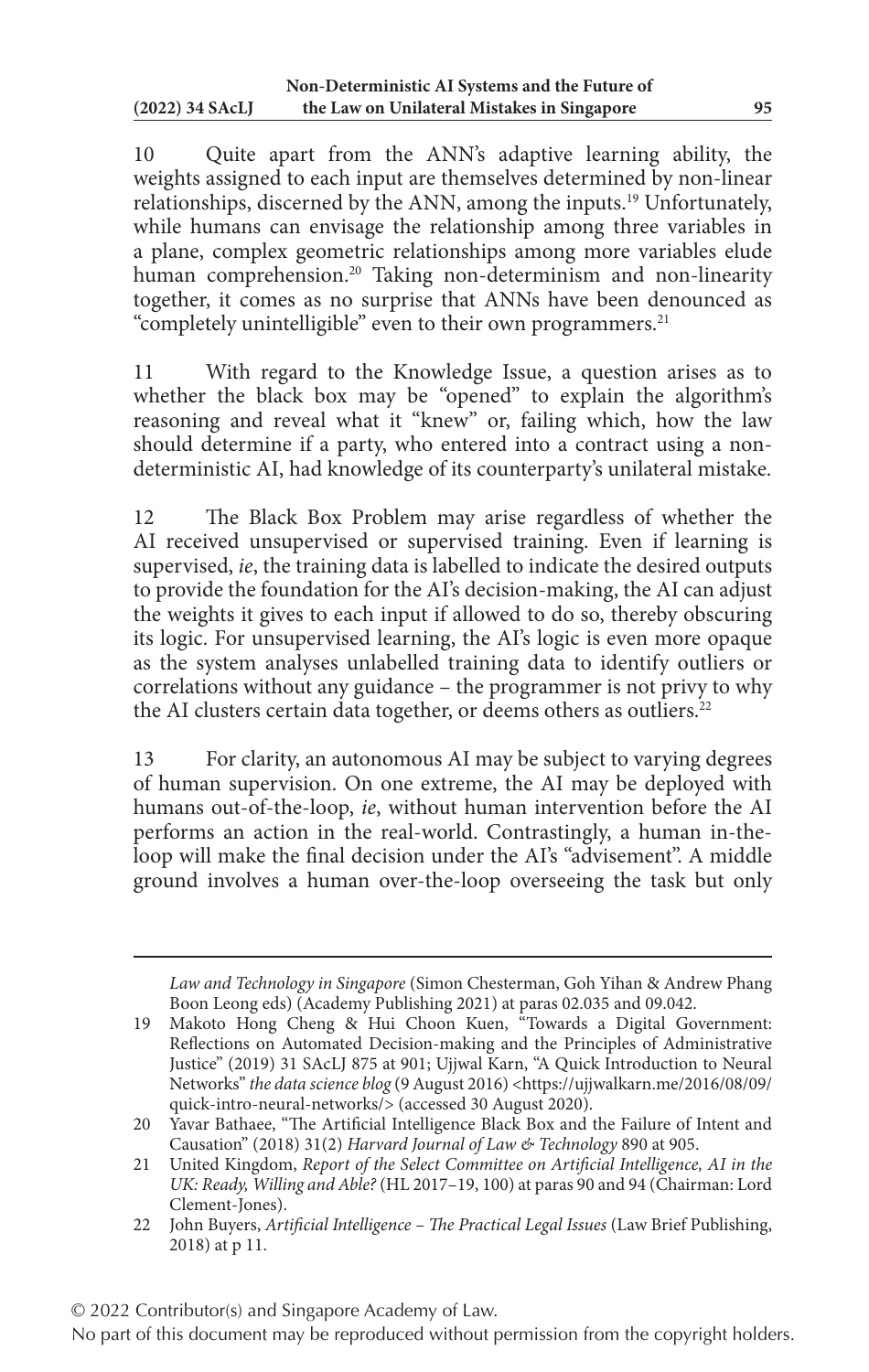intervening when necessary.23 This article focuses on out-of-the-loop non-deterministic AIs as the Knowledge Issue is the most nettlesome in this context. To some extent, this article is premature as most ANNs continue to receive human supervision.<sup>24</sup> However, as the growth of AI computational power continues to outpace Moore's Law, this author seeks to pre-empt unfair reliance on non-determinism (and the Black Box Problem) to circumvent the unilateral mistakes doctrine in contexts such as algorithmic trading.25 To this end, the following sections will consider whether it is appropriate to broaden the grounds on which constructive knowledge and unconscionability may be established for the purposes of the unilateral mistakes doctrine and, if so, how this may be done.

#### **III. The Knowledge Issue in unilateral mistakes**

14 Singapore recognises the doctrine of unilateral mistakes in common law and equity as a vitiating factor in contract law.26 This article focuses on unilateral mistakes as to the terms of the contract.<sup>27</sup> The tests for unilateral mistakes in law and equity will first be outlined before considering why the Knowledge Issue is problematic when the NMP contracts via a non-deterministic AI.

#### *A. Unilateral mistake in law*

15 The rationale underpinning unilateral mistakes at common law is best elucidated by the "promisee objectivity" theory endorsed by the majority in *Quoine*. Namely, there is no contract to enforce if the NMP knows that the MP did not intend to contract on the present terms; objectively, there is no *consensus ad idem*. 28

16 Accordingly, to render a contract void *ab initio* for a unilateral mistake as to the contract's terms at common law, the MP must prove that:29

<sup>23</sup> Simon Chesterman, "Artificial Intelligence and the Problem of Autonomy" (2020) 1(2) *Notre Dame Journal on Emerging Technologies* 210 at 240.

<sup>24</sup> Jacob Turner, *Robot Rules* (Palgrave Macmillan, 2019) at p 21.

<sup>25</sup> Raymond Perrault *et al*, *Artificial Intelligence Index Report 2019* (Stanford University Institute for Human-Centred Artificial Intelligence, 2019) at pp 5 and 66.

<sup>26</sup> *Olivine Capital Pte Ltd v Chia Chin Yan* [2014] 2 SLR 1371 at [71]–[72].

<sup>27</sup> *Smith v Hughes* (1871) LR 6 QB 597 at 603; *The Law of Contract in Singapore* (Andrew Phang Boon Leong gen ed) (Academy Publishing, 2012) at paras 10.147–10.158.

<sup>28</sup> *Quoine Pte Ltd v B2C2 Ltd* [2020] 2 SLR 20 at [81]; *cf*, the "detached objectivity" theory endorsed in *Statoil ASA v Louis Dreyfus Energy Services LP* [2008] EWHC 2257 (Comm) at [87].

<sup>29</sup> *Chwee Kin Keong v Digilandmall.com Pte Ltd* [2005] 1 SLR(R) 502 at [34] and [37].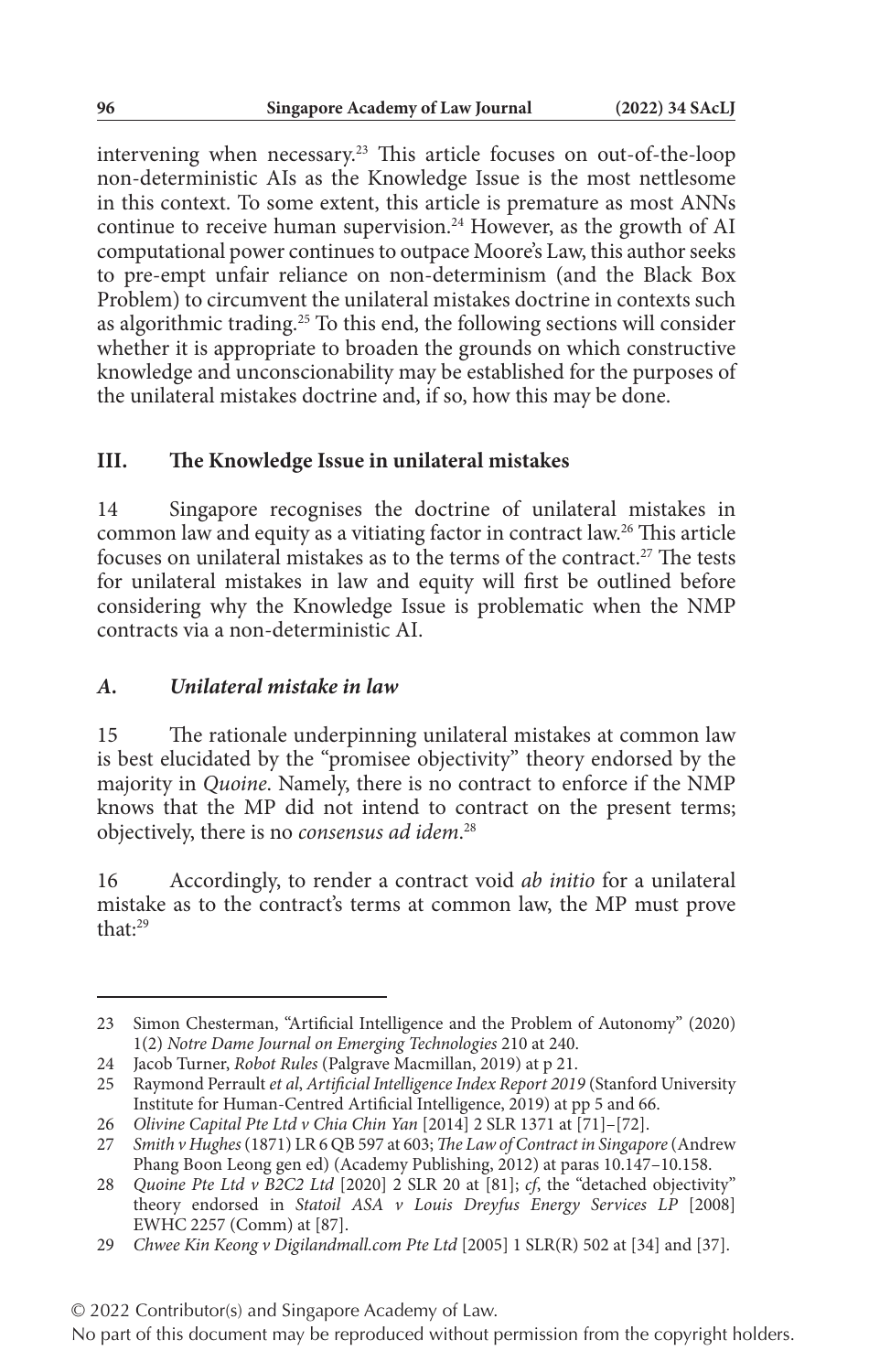- (a) it made a fundamental mistake as to a term; and
- (b) the NMP had actual knowledge of this mistake.

17 The Knowledge Issue arises under element (b) where the MP must prove that the NMP actually knew of its mistake "from all the surrounding circumstances, including the experiences and idiosyncrasies of the [NMP]".30 Further, actual knowledge is satisfied if the NMP was wilfully blind. Such Nelsonian knowledge arises if the NMP had a "real reason" to suppose the existence of a mistake, yet deliberately refused to make an inquiry he ought to have made – the NMP is deemed to know what he feared he might find.<sup>31</sup>

18 However, this author subsequently demonstrates that MPs will find it onerous to prove actual knowledge of the mistake when an NMP contracts via a non-deterministic AI. As a result, the court's equitable jurisdiction to declare a contract voidable will prove pivotal.

### *B. Unilateral mistake in equity*

19 Where the contract is void under common law, equity cannot intervene.32 However, if the contract survives in law, equity still may render the contract voidable. As compared to its counterpart in common law, the rationale behind the doctrine of unilateral mistakes in equity was framed more broadly by the *Quoine* majority "to assist [courts] in achieving the ends of justice in appropriate cases".<sup>33</sup> To invoke equity's jurisdiction, the MP must prove that:<sup>34</sup>

- (a) it made a fundamental mistake;
- (b) the NMP had constructive knowledge of the mistake; and

(c) the NMP committed some impropriety or sharp practice making it unconscionable for him to insist on contractual performance. Deliberately omitting to alert his or her counterparty of his suspicion of a possible mistake is sufficient.

20 Under element (b), the inquiry is whether, objectively, a reasonable person *in the position of* the NMP would have known of the

<sup>30</sup> *Chwee Kin Keong v Digilandmall.com Pte Ltd* [2005] 1 SLR(R) 502 at [41].

<sup>31</sup> *Chwee Kin Keong v Digilandmall.com Pte Ltd* [2005] 1 SLR(R) 502 at [42]–[43].

<sup>32</sup> *Chwee Kin Keong v Digilandmall.com Pte Ltd* [2005] 1 SLR(R) 502 at [80].

<sup>33</sup> *Quoine Pte Ltd v B2C2 Ltd* [2020] 2 SLR 20 at [89].

<sup>34</sup> *Chwee Kin Keong v Digilandmall.com Pte Ltd* [2005] 1 SLR(R) 502 at [76]–[77] and [80].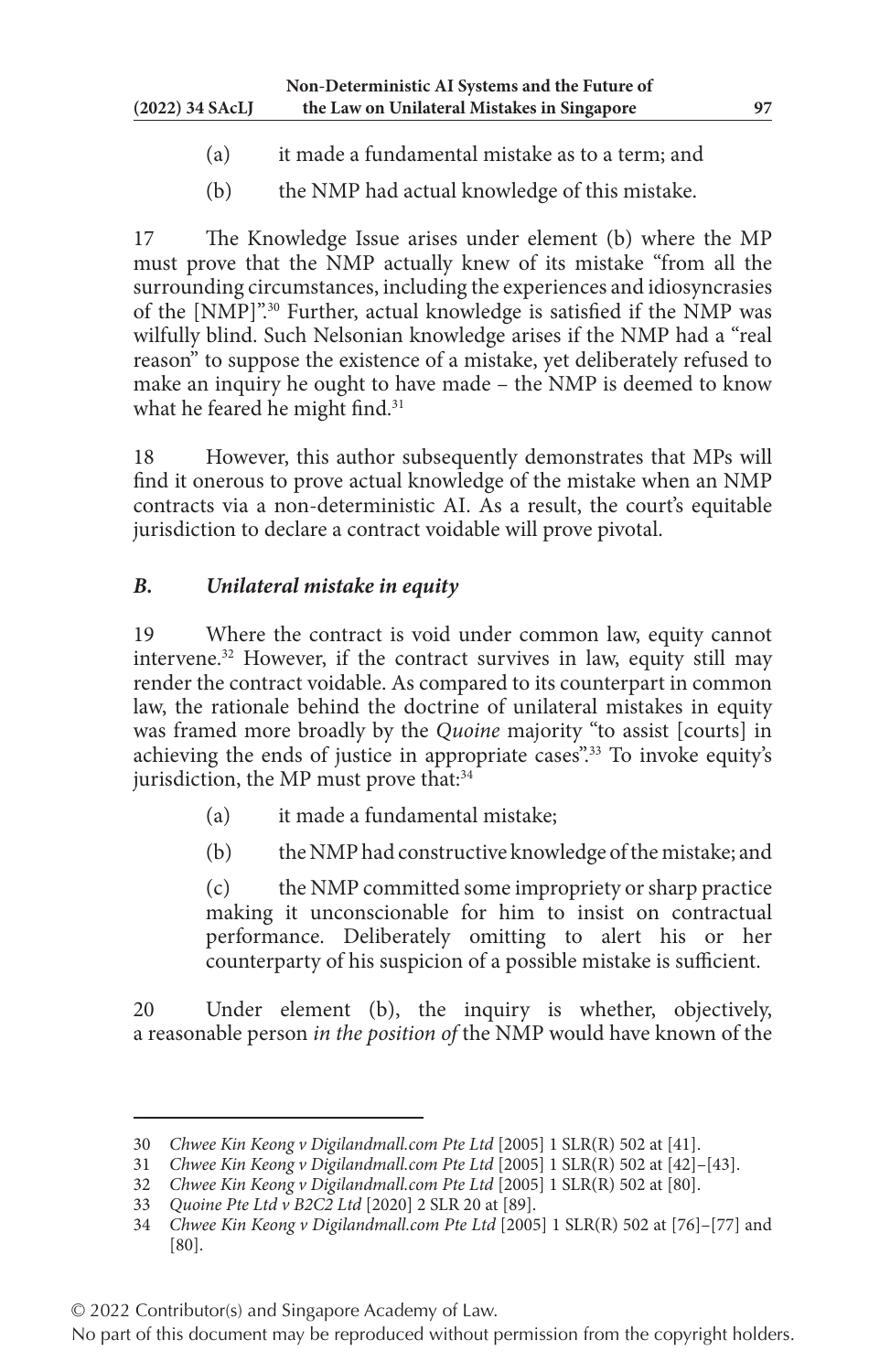mistake. If so, the NMP is imputed with knowledge of the mistake.<sup>35</sup> Given the constraints of actual knowledge in law, the nub of the Knowledge Issue is whether the notion of constructive knowledge can be expanded to broaden the court's equitable jurisdiction of rescission.

21 However, where the equities ultimately fall is still influenced by the MP's carelessness or negligence, even though such negligence does not *ipso facto* bar relief.36

### *C. The lacuna*

22 In law and equity, the NMP must have known of the MP's unilateral mistake when the contract is formed.<sup>37</sup> However, where the NMP contracts using a non-deterministic AI, the Black Box Problem renders it inappropriate to adopt the *Quoine* majority's test which involves examining the *programmer's* state of knowledge. Here, the author submits that absent an admission, the MP will struggle to prove both actual and constructive knowledge ("Lacuna") and may thereby be precluded from relying on the doctrine of unilateral mistakes. To highlight the Lacuna, the *Quoine* majority's knowledge test in the context of deterministic AI systems will be set out before its weaknesses in the non-deterministic AI context are outlined.

### *(1) Deterministic artificial intelligence*

23 In *Quoine*, the purported NMP, B2C2 Pte Ltd ("B2C2"), had entered into the disputed trading contracts using a deterministic trading algorithm. The counterparties were margin traders who bought Ethereum from B2C2 to satisfy margin calls triggered by Quoine Ltd's trading platform. The counterparties' market orders to buy Ethereum at the best available price on the platform were placed by Quoine Ltd's trading platform. These market orders were matched initially with lower-priced sell orders, until B2C2's sell orders were the lowest price available.<sup>38</sup> Quoine Ltd, which B2C2 accused of unlawfully reversing the disputed trading contracts, argued that the contracts were vitiated as B2C2's counterparties had purchased Ethereum at approximately

<sup>35</sup> *Quoine Pte Ltd v B2C2 Ltd* [2020] 2 SLR 20 at [108]; *The Law of Contract in Singapore* (Andrew Phang Boon Leong gen ed) (Academy Publishing, 2012) at para 10.161; Andrew Phang Boon Leong, "Contract Formation and Mistake in Cyberspace – The Singapore Experience" (2005) 17 SAcLJ 361 at 389.

<sup>36</sup> *Quoine Pte Ltd v B2C2 Ltd* [2020] 2 SLR 20 at [111]; *Chwee Kin Keong v Digilandmall. com Pte Ltd* [2005] 1 SLR(R) 502 at [79].

<sup>37</sup> *The Law of Contract in Singapore* (Andrew Phang Boon Leong gen ed) (Academy Publishing, 2012) at para 10.159.

<sup>38</sup> *Quoine Pte Ltd v B2C2 Ltd* [2020] 2 SLR 20 at [28]–[29].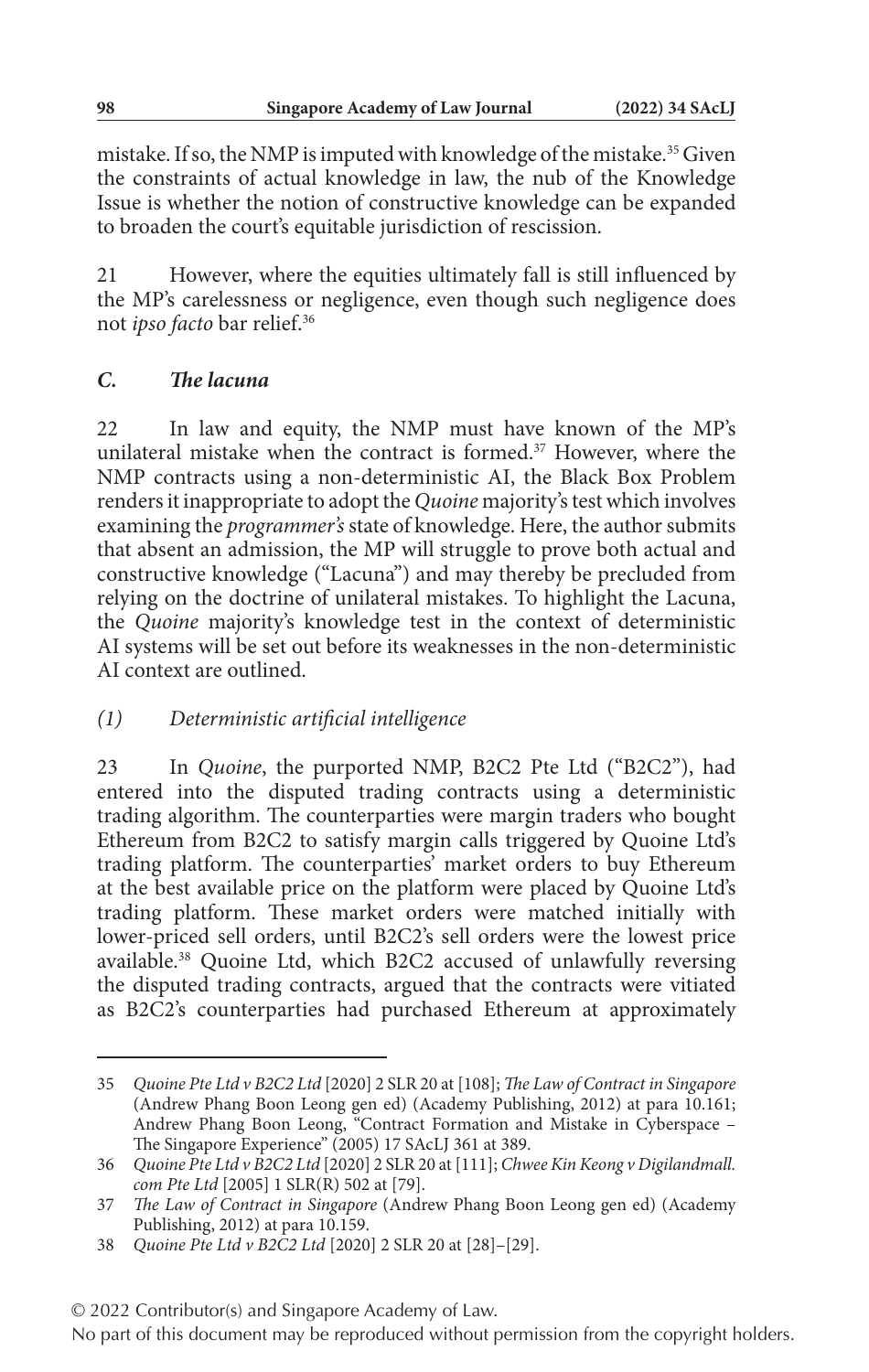250 times its market price under a unilateral mistake.<sup>39</sup> This ask price was issued by B2C2's algorithm because an update error on Quoine's platform thinned out the order book and deprived B2C2's algorithm of actual transactional data to generate an "output" ask price for Ethereum. B2C2's algorithm fell back on a pre-programmed "virtual price" (which was not obtained from the market) as an input to generate the "output" ask price for Ethereum: 10 Bitcoin for 1 Ethereum. The prevailing market rate was around 0.04 Bitcoin for 1 Ethereum.<sup>40</sup> The "virtual price" which B2C2's algorithm relied on was inserted by its programmer for the very situation in which there was no or insufficient inputs (or orders) in the trading platform's order book.<sup>41</sup>

24 According to the *Quoine* majority, if the NMP contracts via a deterministic AI, to demonstrate actual or constructive knowledge of the alleged unilateral mistake, the MP must prove that when programming the algorithm ("*Quoine* Majority Knowledge Test"):

> (a) the NMP's programmer did so with actual or constructive knowledge of the fact that the relevant offer by the trading algorithm would *only* ever be accepted by a party operating under a mistake ("First Requirement"); and

> (b) the programmer was acting to take advantage of such a mistake ("Second Requirement").<sup>42</sup>

25 The Court of Appeal resolved the Knowledge Issue by looking to the programmer's knowledge. This is eminently sound given the programmer controls how a deterministic AI responds to inputs even post-deployment; the AI "only [does] what the programmer has programmed it to do".43 Further, the relevant time for assessing the programmer's knowledge spans from the time of programming to the time of contract formation  $\frac{44}{14}$ 

26 It bears emphasising that the foregoing was *obiter dicta* – the defence of unilateral mistake failed from the outset as a mistake as to the contract's terms was not established.45 Nevertheless, the majority opined

<sup>39</sup> *B2C2 Ltd v Quoine Pte Ltd* [2019] 4 SLR 17 at [214] and [228]; *Quoine Pte Ltd v B2C2 Ltd* [2020] 2 SLR 20 at [2].

<sup>40</sup> *Quoine Pte Ltd v B2C2 Ltd* [2020] 2 SLR 20 at [17]–[18] and [27]–[29].

<sup>41</sup> *Quoine Pte Ltd v B2C2 Ltd* [2020] 2 SLR 20 at [18].

<sup>42</sup> *Quoine Pte Ltd v B2C2 Ltd* [2020] 2 SLR 20 at [103].

<sup>43</sup> *Quoine Pte Ltd v B2C2 Ltd* [2020] 2 SLR 20 at [98]; *B2C2 Ltd v Quoine Pte Ltd* [2019] 4 SLR 17 at [210]–[211].

<sup>44</sup> *B2C2 Ltd v Quoine Pte Ltd* [2019] 4 SLR 17 at [210]; *Quoine Pte Ltd v B2C2 Ltd* [2020] 2 SLR 20 at [99].

<sup>45</sup> *Quoine Pte Ltd v B2C2 Ltd* [2020] 2 SLR 20 at [115].

<sup>© 2022</sup> Contributor(s) and Singapore Academy of Law.

No part of this document may be reproduced without permission from the copyright holders.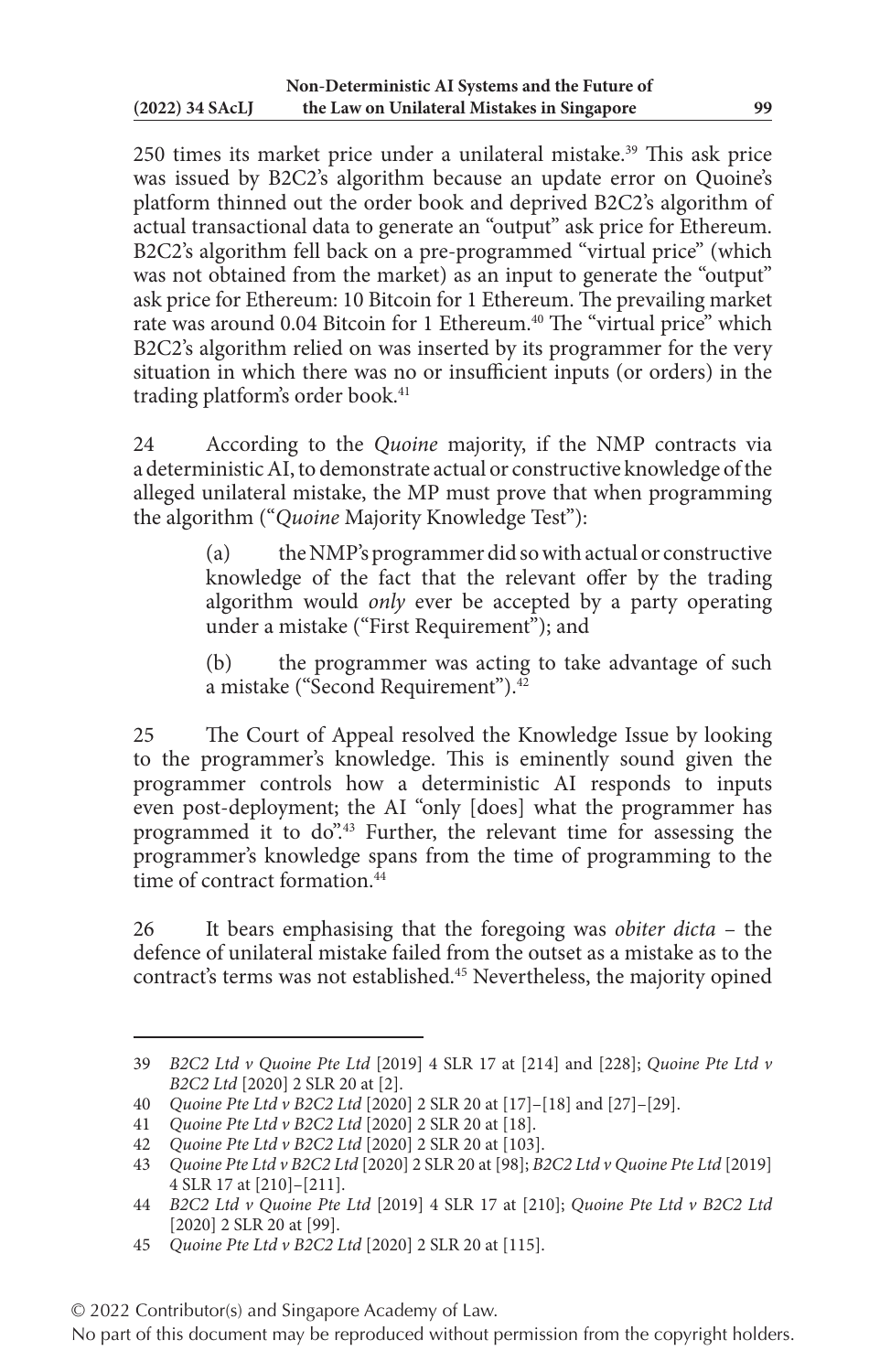that neither limb of the *Quoine* Majority Knowledge Test was met. First, when programming the "obscene" virtual price which B2C2's algorithm used to generate the sell price at which the trades were transacted, B2C2's programmer did not have margin trades in mind. He could not have programmed the NMP's algorithm knowing that, in situations of illiquidity on the trading platform when the order book was abnormally thin, margin calls and hence orders would be placed to purchase Ethereum at the best available price, thereby creating an opportunity for exploitation.46 Second, there was no malice behind programming the exorbitant price as this was done to insulate B2C2 from adverse consequences during market uncertainty.47

27 Although Simon Thorley IJ and the *Quoine* majority did not say so expressly, the *Quoine* Majority Knowledge Test arguably relies on rules of attribution to impute the programmer's actual or constructive knowledge of the unilateral mistake to the NMP. If the programmer is an agent of the NMP, the agent's knowledge of the unilateral mistake is imputed to the NMP *qua* principal.<sup>48</sup> Even if the programmer is not an agent, his state of mind is the most relevant for the purposes of the defence of unilateral mistake and is imputed to the latter under "special" rules of attribution.49

### *(2) Non-deterministic artificial intelligence*

28 However, *Quoine* left open how courts should determine the NMP's state of knowledge if he or she contracted via a non-deterministic A<sub>I</sub> $50$ 

29 This author submits that if an NMP contracts via a nondeterministic AI, the *Quoine* Majority Knowledge test will generally be answered in the negative.51 NMPs may abuse non-deterministic AIs to circumvent the doctrine of unilateral mistakes.

30 For the remainder of the article, this author assumes that the NMP using a non-deterministic AI is the offeror. By way of an aside, situations where the NMP using a non-deterministic AI is the offeree may

<sup>46</sup> *Quoine Pte Ltd v B2C2 Ltd* [2020] 2 SLR 20 at [119].

<sup>47</sup> *Quoine Pte Ltd v B2C2 Ltd* [2020] 2 SLR 20 at [120].

<sup>48</sup> *Halsbury's Laws of Singapore* vol 15 (LexisNexis, 2019) at para 180.288.

<sup>49</sup> *Ho Kang Peng v Scintronix Corp Ltd* [2014] 3 SLR 329 at [48] and [67].

<sup>50</sup> *Quoine Pte Ltd v B2C2 Ltd* [2020] 2 SLR 20 at [98].

<sup>51</sup> Kelvin Low & Eliza Mik, "Unpicking a Fin(e)tech Mess: Can Old Doctrines Cope in the 21st Century?" *Oxford Business Law Blog* (8 November 2019) <https://www. law.ox.ac.uk/business-law-blog/blog/2019/11/unpicking-finetech-mess-can-olddoctrines-cope-21st-century> (accessed 30 August 2020).

<sup>© 2022</sup> Contributor(s) and Singapore Academy of Law.

No part of this document may be reproduced without permission from the copyright holders.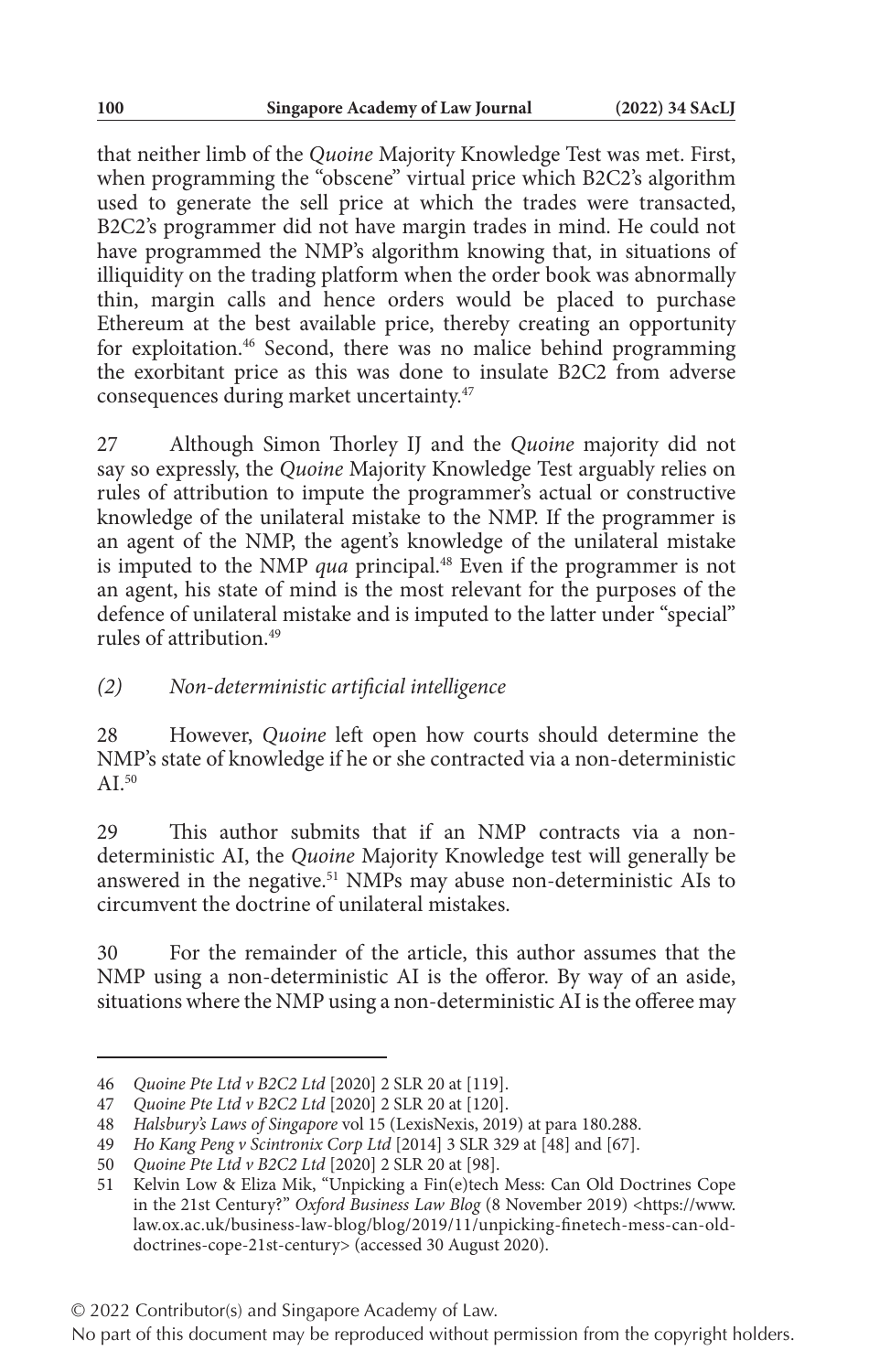raise different considerations and, save for this brief discussion, is beyond the scope of this article. Imagine a situation where the mistaken party makes an offer at an abnormally low price. The NMP's non-deterministic AI accepts this offer. Would the *Quoine* Majority Knowledge Test, re-worded simply to fit this factual situation, be adequate? With regard to the First Requirement,<sup>52</sup> one *possible* view is that the question would then be whether, when programming the algorithm, the NMP knew that the relevant offer would only ever be *given* by a party operating under a mistake. Evidently, such knowledge is not dependent on an understanding of the logic of the non-deterministic AI. It is simply rooted in the NMP's or programmer's contextual understanding of the market. If the First Requirement is satisfied, and assuming that profitmotivated NMPs or programmers would *not* prevent their AIs from accepting offers below a certain price, it appears that even the Second Requirement may be fulfilled. As such it might be interesting to consider, on a separate occasion, whether the law should distinguish situations where the AI-using NMP is the offeror and offeree, or whether it is conceptually neater to treat them alike. Even further still, there may be situations where both the MP and NMP transact via non-deterministic A<sub>Is</sub> $53$ 

31 Finally, for completeness, ascertaining the AI's state of knowledge itself is futile as present AI systems are not sentient and cannot harbour "knowledge" in the sense of a justified true belief that is attributable to the NMP<sup>54</sup>

(a) Maximum offer price programmed

32 Where the programmer has in effect set a maximum offer price for the non-deterministic algorithm, the *Quoine* Majority Knowledge Test should remain applicable. This may be achieved, such as in *Quoine*, by programming pre-determined "inputs" for the algorithm to fall back on in the absence of real-time market data. As the programmer actually addressed his mind to the limits within which he or his principal wanted to transact, evidence of these considerations may be adduced to meet

<sup>52</sup> See para 24(a) above.

<sup>53</sup> This author attempts to make sense of some of the issues in this final situation at para 98 below.

<sup>54</sup> Ronan Hamon, Henrik Junklewitz & Ignacio Sanchez, *Robustness and Explainability of Artificial Intelligence – From Technical to Policy Solutions, European Commission Joint Research Centre Technical Report* (Publications Office of the European Union, 2020) at p 11; Sandra Wachter, Brent Mittelstadt & Chris Russell, "Counterfactual Explanations Without Opening the Black Box: Automated Decisions and the GDPR" (2018) 31(2) *Harvard Journal of Law & Technology* 841 at 846.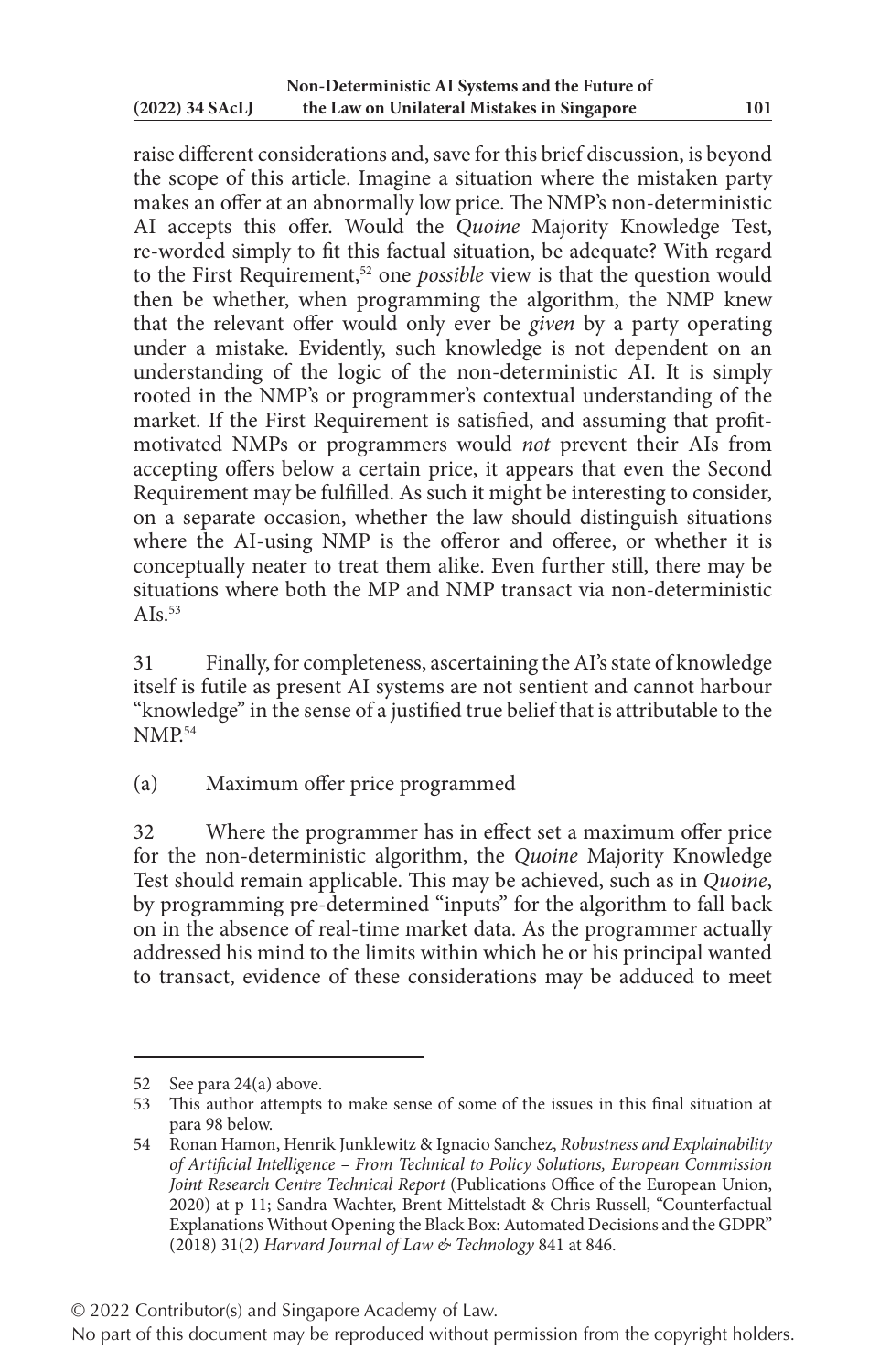the *Quoine* Majority Knowledge Test.<sup>55</sup> For instance, if the price ceiling was chosen for rational commercial reasons, such as to provide a buffer in times of market volatility,56 the Second Requirement of the *Quoine* knowledge test is unsatisfied and the contract survives in law and equity.

(b) No maximum offer price programmed

33 However, if no maximum offer price is pre-programmed, the *Quoine* Majority Knowledge Test is inadequate. Assume that an offer price is the output that a non-deterministic algorithm generates by assigning weights to various inputs including the current market price and trading volume.

34 The First Requirement of the *Quoine* Majority Knowledge Test asks if the programmer, when setting the relevant offer price, knew that only a mistaken counterparty would accept the offer. This presupposes that the programmer controls the non-deterministic AI's outputs postdeployment. However, for non-deterministic AIs, the programmer neither circumscribes nor knows with absolute certainty the range of offer prices the algorithm may issue.57 Accordingly, the basis for applying the *Quoine* Majority Knowledge Test to determine actual and constructive knowledge disappears as the actual and reasonable programmer respectively lacks control over the AI's outputs.

35 As regards the Second Requirement, MPs will face immense difficulty proving that the programmer trained the non-deterministic AI to take advantage of potential mistakes. Given the problem of autonomy, the AI's logic, *viz*, the weights attached to each input, evolves as it interacts with real market data. The programmer does not limit the possible offer prices the AI system may issue. For instance, if the offer in dispute exceeds the range of outputs in training and test runs, this does not *ipso facto* entail malice by the programmer. Post-deployment, the algorithm could have uncovered a statistical relationship among the inputs that eludes human comprehension. Even the programmers of Google's AlphaGo could not explain how it derived the strategies that defeated Lee Sedol at the game of Go.58 Likely, programmers will raise the black box to deny any intention to program the AI to take advantage of potential mistakes.

© 2022 Contributor(s) and Singapore Academy of Law.

<sup>55</sup> *Quoine Pte Ltd v B2C2 Ltd* [2020] 2 SLR 20 at [119]–[121].

<sup>56</sup> *B2C2 Ltd v Quoine Pte Ltd* [2019] 4 SLR 17 at [113] and [121].

<sup>57</sup> *Model Artificial Intelligence Governance Framework* (Infocomm Media Development Authority & Personal Data Protection Commission Singapore, 2nd Ed, 2020) at paras 3.32–3.33.

<sup>58</sup> Simon Chesterman, "Through A Glass, Darkly: Artificial Intelligence and the Problem of Opacity" NUS Law Working Paper 2020/011 (April 2020) at p 5.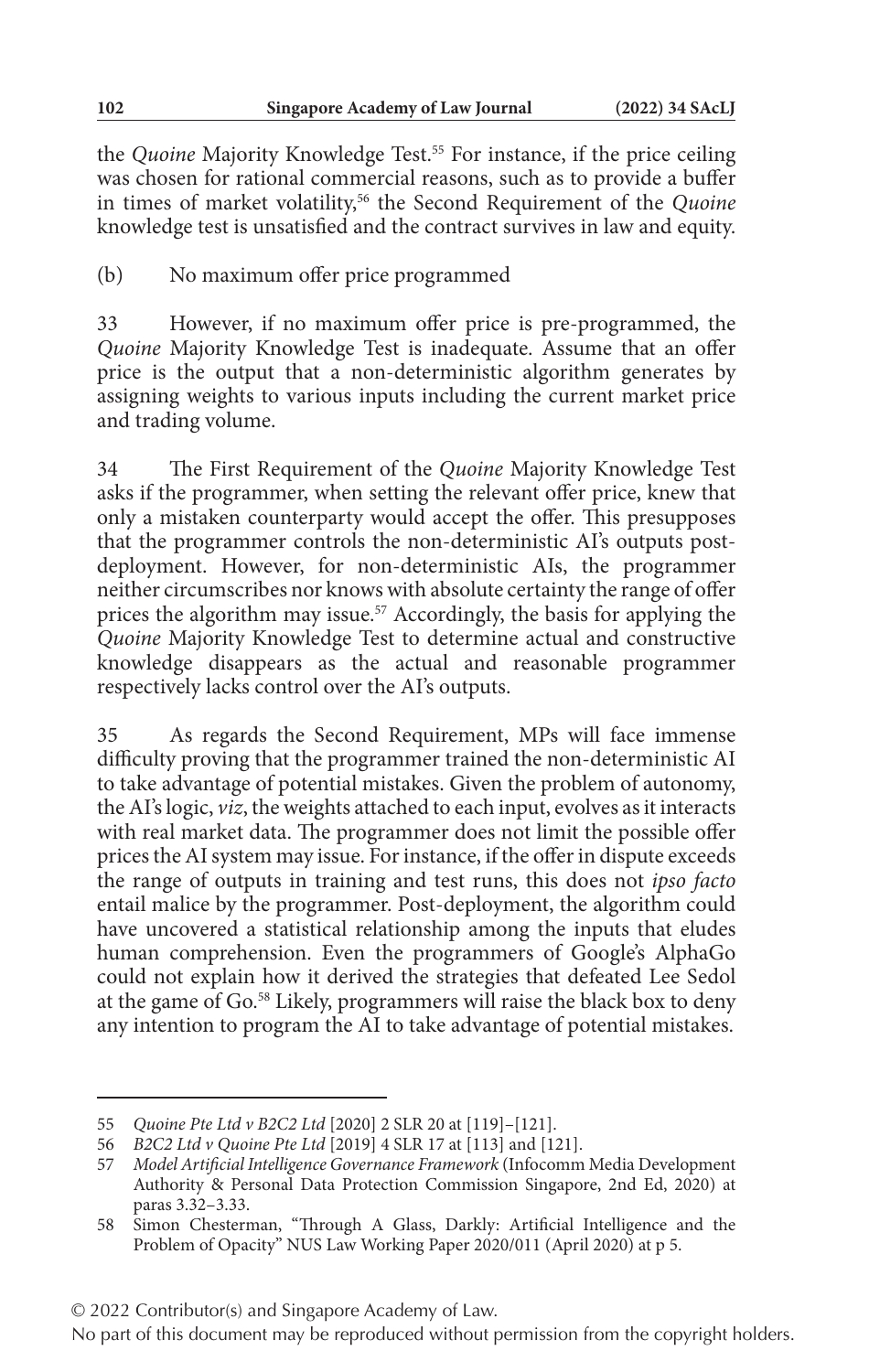36 Even co-opting Nik Yeo's modifications to the *Quoine* Majority Knowledge Test – asking whether from the time of training the non-deterministic AI to contract formation, the programmer *reasonably foresaw* that the AI's offer would *likely* be accepted by an MP – is insufficient.<sup>59</sup> Satisfying this threshold presupposes that the AI programmer knows, from training and historical outputs, that the algorithm has a tendency to weight particular inputs incorrectly or disproportionately. However, without being privy to why the algorithm weighted the inputs in the manner it did *ab initio*, the programmer is unable to assess the correctness of those weights and predict the risk of an unreasonable output being issued.

37 Admittedly, between deployment and contract formation, the programmer has actual or constructive notice of market fluctuations or abnormal market data that the AI encounters. He or she could investigate how the AI weighted inputs differently post-fluctuation. However, even so, the programmer will not know *why* the AI adjusted the weights, if at all, and is in no better position to predict abnormal behaviour by the algorithm.

38 Finally, even under the test of wilful blindness, the programmer must have had a *real reason* to suspect that the AI's offer would only be accepted due to a unilateral mistake. Arguably, this threshold is not easily met. In *Wong Chong Hui v Lim Siong Hoe Lawrence*, when concluding a settlement agreement with the insured, the court found that the insurer was not wilfully blind to the insured's mistaken assumption that the agreement only settled property damage, but not personal injury claims. This was despite the insurer accessing an accident report referencing the insured's personal injuries.60 In *OT Africa Line Ltd v Vickers plc*, the plaintiff was not wilfully blind to the defendant's mistake as to the quantum and currency of the settlement offer of £150,000 conveyed by the defendant's solicitors, despite it being roughly half way between the defendant's previous offer of US\$155,000 and the plaintiff 's counteroffer of US\$300,000.61 Even if the non-deterministic algorithm issued an abnormal offer price during training and historical runs, programmers may invoke the black box to deny having a real reason for questioning the algorithm's logic.

© 2022 Contributor(s) and Singapore Academy of Law.

<sup>59</sup> Nik Yeo, "Mistakes and Knowledge in Algorithmic Trading: The Singapore Court of Appeal Case of *Quoine v B2C2*" (2020) 5 *Journal of International Banking & Financial Law* 300 at 304.

<sup>60</sup> *Wong Chong Hui v Lim Siong Hoe Lawrence* [2019] 4 SLR 989 at [9]–[11].

<sup>61</sup> *OT Africa Line Ltd v Vickers plc* [1996] CLC 722 (QB) at 726.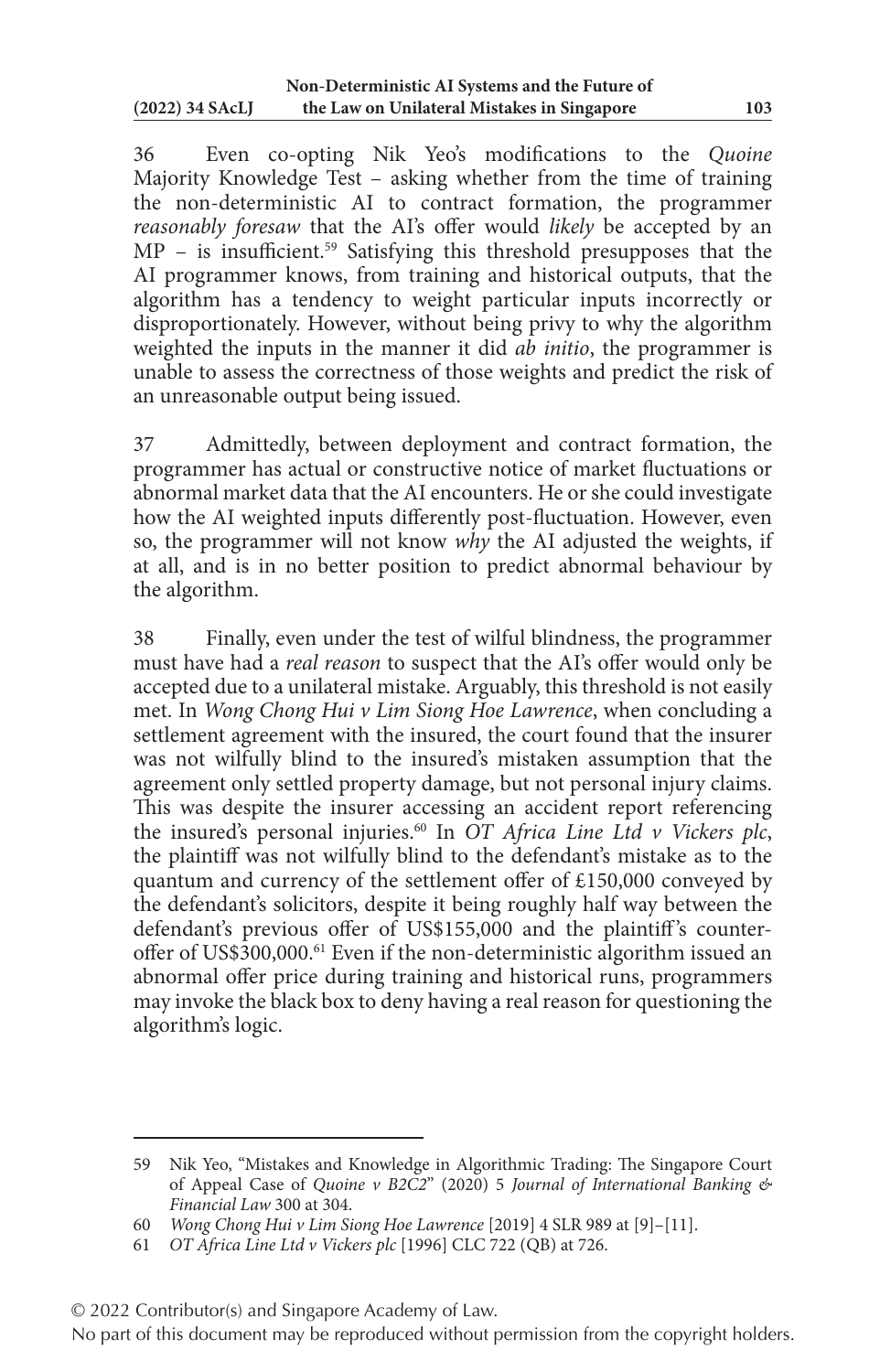39 Where the *Quoine* Majority Knowledge Test is so readily outflanked, the law must adapt. Courts should not force into a Procrustean bed principles that are unfit for novel technologies. Whether negligent training or programming itself attracts civil or criminal liability is beyond the scope of this article.<sup>62</sup>

(c) The black box – Impregnable?

40 Before proceeding, it behoves this author to ask if the black box is penetrable, thereby allowing the *Quoine* Majority Knowledge Test to apply to non-deterministic algorithms.

41 There are tools that aid in revealing the weights ascribed to various inputs by non-deterministic algorithms.<sup>63</sup> However, these do not open the black box fully. We are none the wiser as to why the algorithm weighted the inputs in the manner it did.

42 One such tool is counterfactual probes. By varying each input and recording the sensitivity of outputs to such a change, the relative weight of each input is ascertainable.<sup>64</sup> However, the probes evidently do not open the black box in the sense described above.

43 A second tool is a generative adversarial network ("GAN") consisting of two ANNs. As the "generator" network generates outputs, the "adversary" network detects incorrect outputs and prompts the generator to try again. This back-and-forth reveals wrong assumptions made by the generator network. For instance, when prompted to imagine a "bird sitting on a branch", a generator network assumed that a tree branch, *sans* the bird, was sufficient.<sup>65</sup> However, while GANs may reveal inputs that were accorded disproportionately high or low weights, this *ex post facto* analysis does not enable the programmer to predict if the non-deterministic algorithm will issue an unreasonable offer which only a mistaken offeree would accept.

<sup>62</sup> Penal Code Review Committee Singapore, *Report* (August 2018) at paras 12–16; see also Law Reform Committee, Singapore Academy of Law, *Report on Criminal Liability, Robotics and AI Systems* (February 2021) (Co-Chairpersons: Justice Kannan Ramesh & Charles Lim Aeng Cheng) and Law Reform Committee, Singapore Academy of Law, *Report on the Attribution of Civil Liability for Accidents Involving Autonomous Cars* (September 2020) (Co-Chairpersons: Justice Kannan Ramesh & Charles Lim Aeng Cheng).

<sup>63</sup> *Model Artificial Intelligence Governance Framework* (Infocomm Media Development Authority & Personal Data Protection Commission Singapore, 2nd Ed, 2020) at para 3.29; Paul Voosen, "The AI Detectives" (2017) 357(6346) *Science* 22 at 24.

<sup>64</sup> Paul Voosen, "The AI Detectives" (2017) 357(6346) *Science* 22 at 24.

<sup>65</sup> Paul Voosen, "The AI Detectives" (2017) 357(6346) *Science* 22 at 25.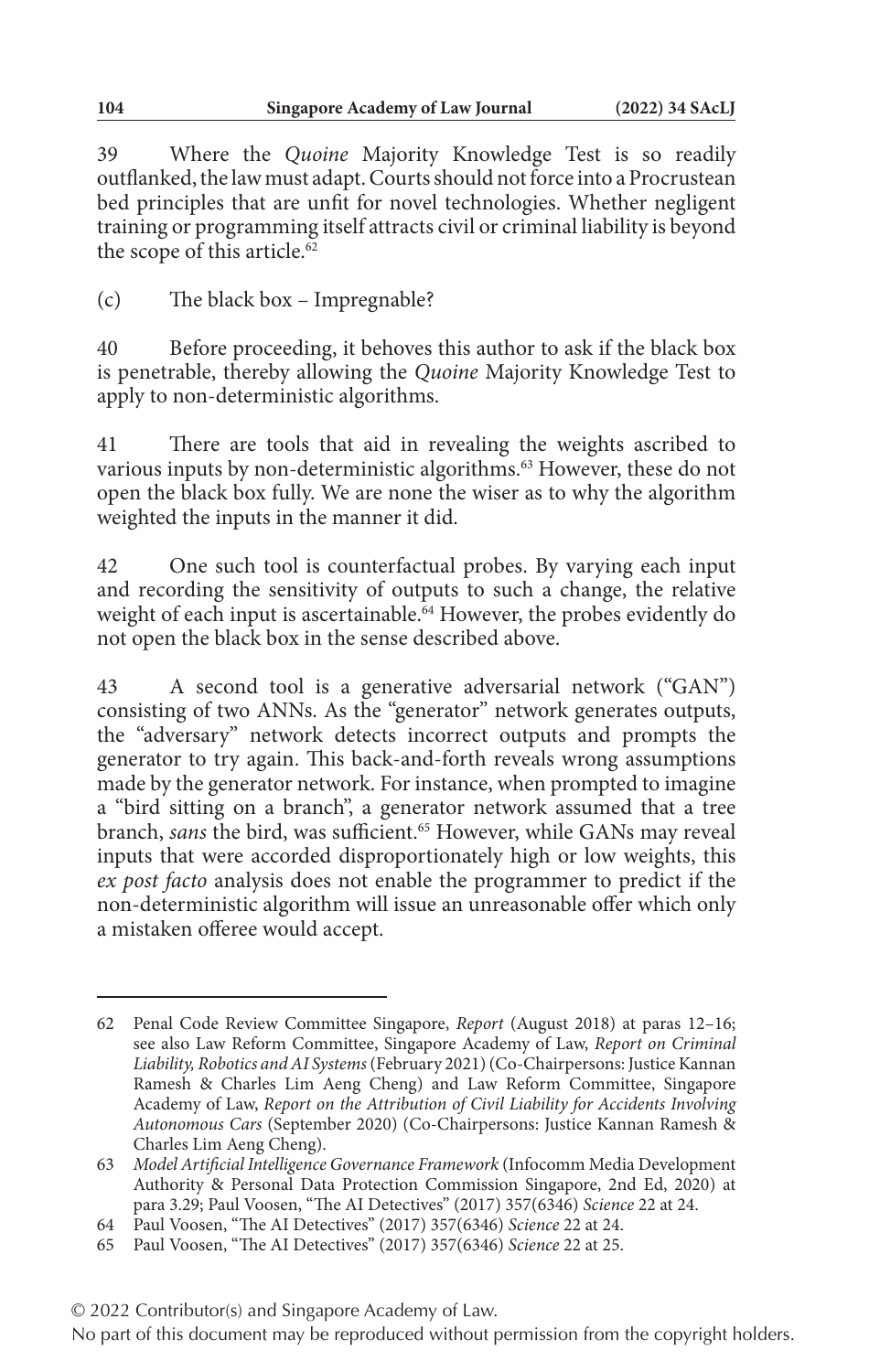44 To prevent the Lacuna from immunising non-deterministic AI-users from the doctrine of unilateral mistakes, the knowledge requirement should be adapted by the courts or Parliament.

# **IV. Reforming the law of unilateral mistakes**

45 If the NMP contracts using a non-deterministic algorithm, it is unlikely that actual or constructive knowledge will be proven on existing principles. Given the lack of contemporaneous human involvement by the NMP at contract formation, the solution, if any, lies in equity and not law. This author first considers the relevance of evidence law before asking whether the MP may invoke the court's equitable jurisdiction even if existing categories of knowledge are not established.

46 This section concludes that: (a) evidence law is of little assistance to MPs; (b) Jonathan Mance IJ's test<sup>66</sup> lacks authority and is not within the court's power to adopt; (c) for policy reasons, Mance IJ's test should be codified in a modified form; and (d) the unconscionability requirement in equitable unilateral mistakes may be satisfied even where the NMP is only apprised of the mistake post-contract formation.

# *A. Section 108 of the Evidence Act*

47 Albeit regarding tortious claims involving AI, the European Union ("EU") has contemplated shifting the burden from the victim to the AI-user or developer to disprove causation because an algorithm's decision-making process "may not be readily explicable and often requires costly analysis by experts".<sup>67</sup> However, this author submits that shifting the legal burden of proving knowledge under Singapore's Evidence Act<sup>68</sup> ("EA") will not, in practice, benefit the MP as the NMP can raise the black box as a "shield".

48 *Prima facie*, the MP pleading a unilateral mistake bears the legal burden of proving its requisite elements.<sup>69</sup> However, s 108 of the EA shifts the legal burden to the NMP if the fact in question is "especially within the knowledge of [that] person";<sup>70</sup> this threshold is met if it is

<sup>66</sup> See para 54 below.

<sup>67</sup> Expert Group on Liability and New Technologies – New Technologies Formation, *Liability for Artificial Intelligence and Other Emerging Digital Technologies* (Publications Office of the European Union, 2019) at pp 20–21.

<sup>68</sup> Cap 97, 1997 Rev Ed.

<sup>69</sup> Evidence Act (Cap 97, 1997 Rev Ed) ss 103–105.

<sup>70</sup> Evidence Act (Cap 97, 1997 Rev Ed) s 108.

<sup>© 2022</sup> Contributor(s) and Singapore Academy of Law.

No part of this document may be reproduced without permission from the copyright holders.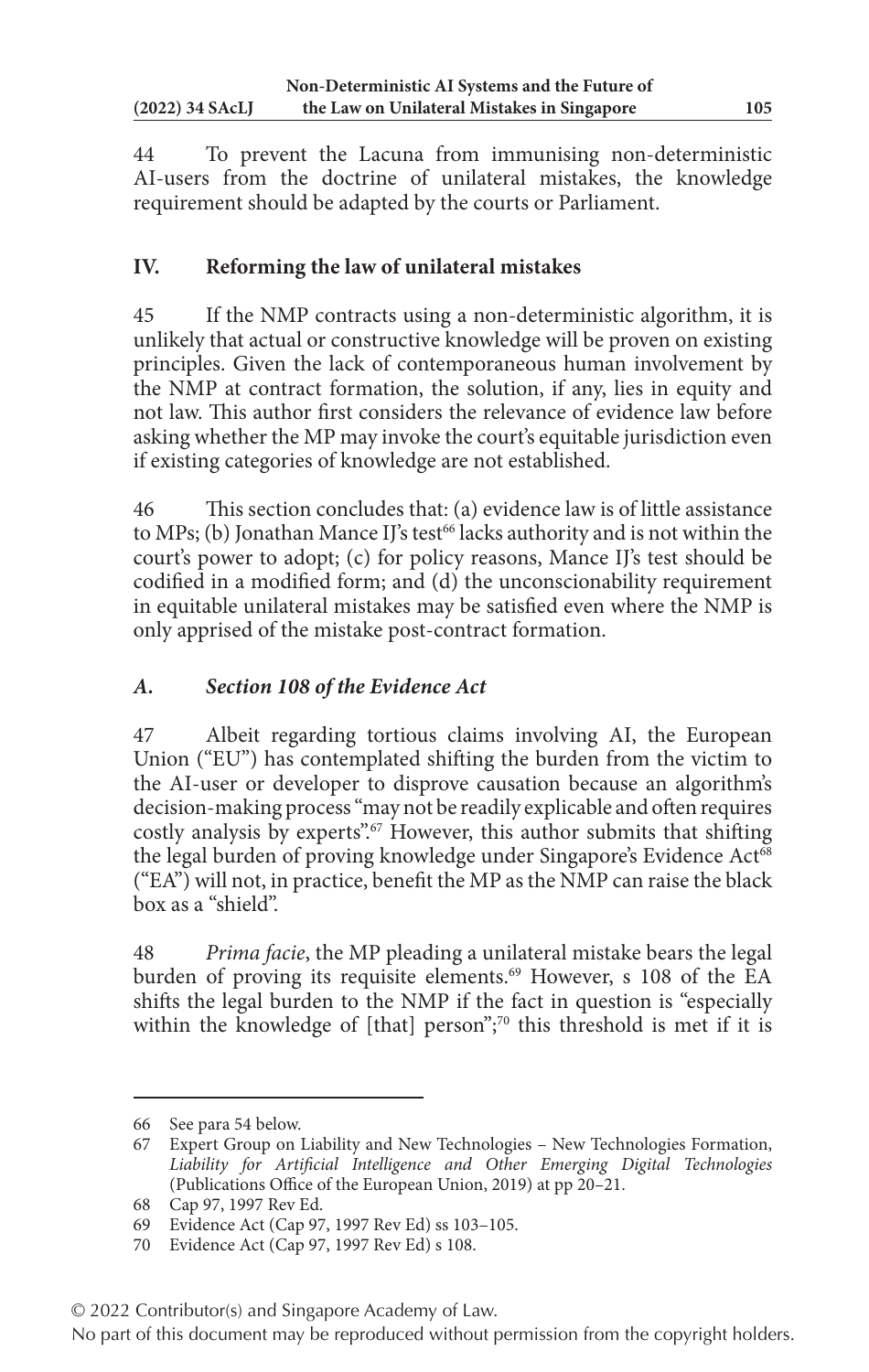disproportionately difficult for the party originally bearing the burden of proof to prove the fact.<sup>71</sup>

49 Assuming the *Quoine* Majority Knowledge Test applies, whether it is satisfied arguably falls within the especial knowledge of the NMP and its programmer (unless the algorithm's code is open-source and its logic is completely explainable). The NMP and its programmer are privy to the nature of the algorithm, its training methodology, training data and the reasons behind those programming decisions. Without such information, it is disproportionately difficult for the MP to prove that the *Quoine* Majority Knowledge Test is satisfied.

50 However, shifting the burden of proof under s 108 of the EA is unlikely to benefit the MP. Under the First Requirement of the *Quoine* Majority Knowledge Test, the NMP will simply invoke the black box to prove that, because the AI's logic is unexplainable, it could not have known that the *only* reason a counterparty would accept the offer is a mistake. Even under the Second Requirement, the NMP will likely raise commercial reasons for deploying the non-deterministic algorithm with humans out-of-the loop to rebut the allegation that it sought to take advantage of unsuspecting counterparties.

51 Ultimately, reversing the burden of proof in respect of the knowledge requirement in unilateral mistakes is cold comfort for MPs. To do justice between the parties, reform by the Judiciary or Legislature is imperative.

## *B. Judicial law-making?*

### *(1) The* Quoine *minority: unilateral mistakes in equity and* sui generis *actual knowledge*

52 Mance IJ, dissenting in *Quoine*, objected to the MP bearing the risk of being bound by an algorithmic contract which anyone learning of would at once see could only be the result of some fundamental error in the normal operation of the computers involved.<sup>72</sup>

53 The learned judge introduced a *sui generis* test for knowledge in equity on the grounds that the underlying premise of the doctrine was a principle of justice.<sup>73</sup> As Mance IJ was speaking in the context

<sup>71</sup> *Public Prosecutor v Chee Cheong Hin Constance* [2006] 2 SLR(R) 24 at [95].

<sup>72</sup> *Quoine Pte Ltd v B2C2 Ltd* [2020] 2 SLR 20 at [193].

<sup>73</sup> *Quoine Pte Ltd v B2C2 Ltd* [2020] 2 SLR 20 at [181].

<sup>© 2022</sup> Contributor(s) and Singapore Academy of Law.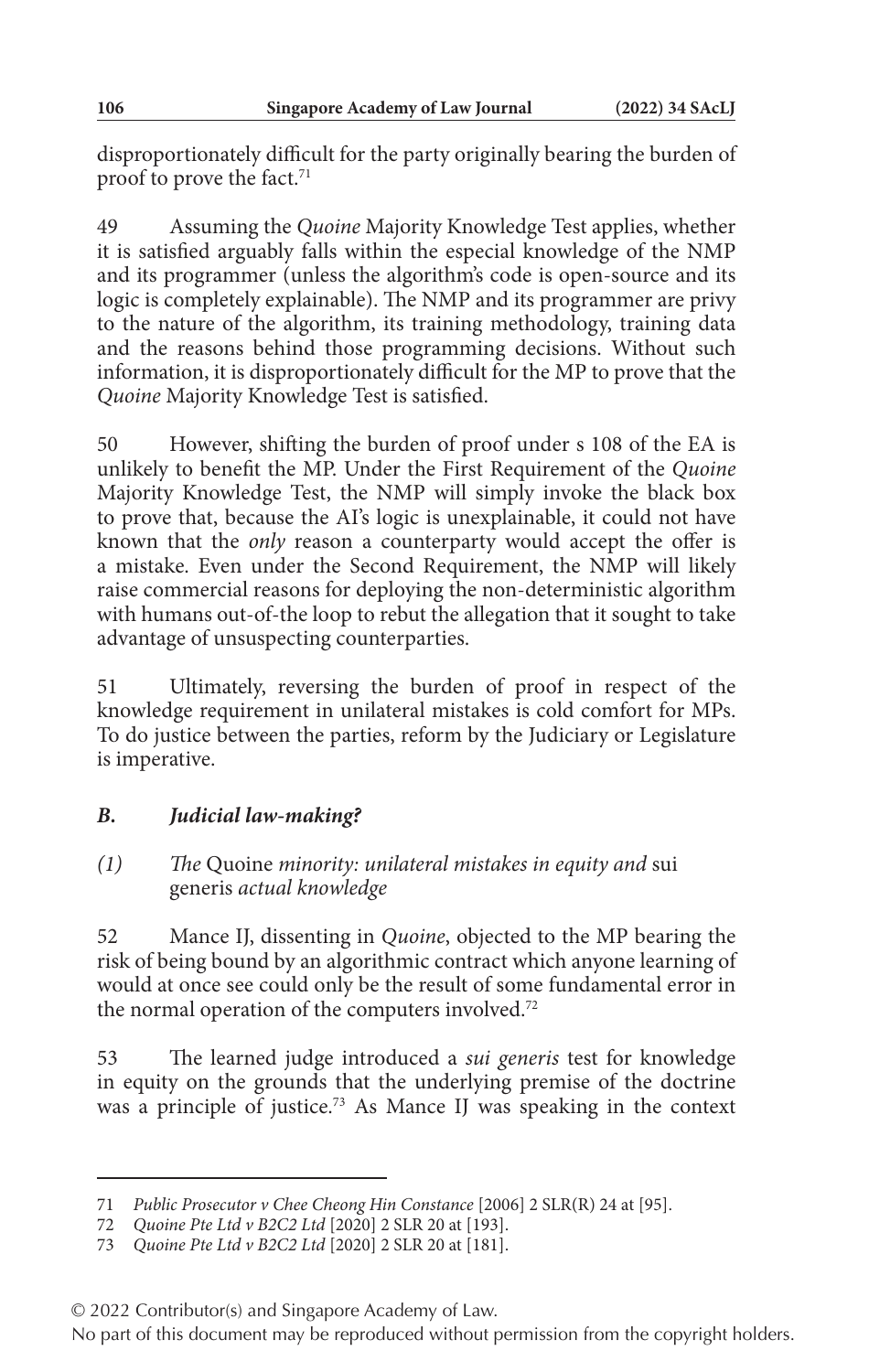of a deterministic algorithm, his reasoning will be outlined before its suitability for application to non-deterministic algorithms is assessed.

(a) *Sui generis* knowledge in equitable unilateral mistakes

54 Mance IJ opined that equity should render a contract voidable where ("Mance IJ's Test"):

> (a) any "honest and reasonable trader"74 *would* at once have identified that there has been a fundamental mistake as soon as a computerised transaction comes to their attention ("*Sui Generis* Knowledge");

> (b) no detriment has occurred (*eg*, NMP has not changed his position);

- (c) no relevant third party interests intervened; and
- (d) the mistake can readily be rectified.<sup>75</sup>

55 Mance IJ clarified that his test is not for constructive knowledge, but something closer to or paralleling actual knowledge.<sup>76</sup> Mance IJ arguably augmented the five-fold classification of knowledge with what this author terms, for convenience, "*Sui Generis* Knowledge".77 It is *sui generis* in the sense that knowledge is assessed pursuant to an altered factual matrix – the algorithm is replaced by a reasonable trader.

56 Accordingly, Mance IJ's Test departs from the *Quoine* majority's in two respects. First, under the latter test, knowledge of the mistake must exist between the time of programming and contract formation.78 Contrastingly, Mance IJ's Test contemplates rescission even if the NMP gains knowledge of the mistake after contract formation.79 Second, the majority examines the programmer's and/or AI-user's mental state while Mance IJ examines the mental state of the reasonable trader in the NMP's position *after* being apprised of the transaction in question.<sup>80</sup>

<sup>74</sup> *Quoine Pte Ltd v B2C2 Ltd* [2020] 2 SLR 20 at [195] and [198].

<sup>75</sup> *Quoine Pte Ltd v B2C2 Ltd* [2020] 2 SLR 20 at [183].

<sup>76</sup> *Quoine Pte Ltd v B2C2 Ltd* [2020] 2 SLR 20 at [178] and [204].

<sup>77</sup> *Baden v Societe Generale pour Favoriser le Developpement du Commerce et de L'Industrie en France SA* [1993] 1 WLR 509 at 575–576.

<sup>78</sup> *Quoine Pte Ltd v B2C2 Ltd* [2020] 2 SLR 20 at [99]; *B2C2 Ltd v Quoine Pte Ltd* [2019] 4 SLR 17 at [210].

<sup>79</sup> *Quoine Pte Ltd v B2C2 Ltd* [2020] 2 SLR 20 at [194]–[195], [200] and [204].

<sup>80</sup> *Quoine Pte Ltd v B2C2 Ltd* [2020] 2 SLR 20 at [99] and [183].

<sup>© 2022</sup> Contributor(s) and Singapore Academy of Law.

No part of this document may be reproduced without permission from the copyright holders.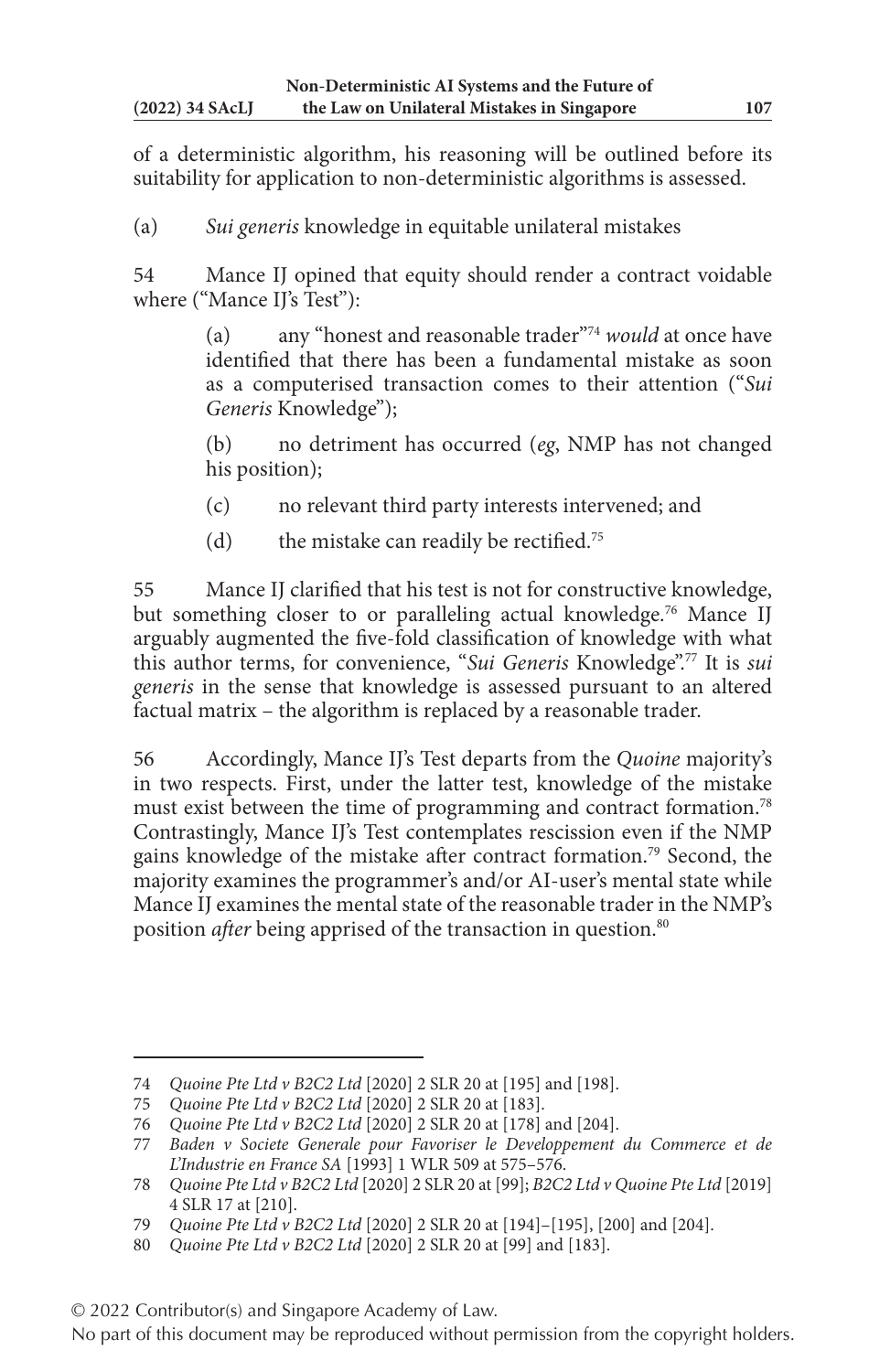57 Notwithstanding equity's flexibility,<sup>81</sup> to determine if Mance IJ's Test is a principled expansion to unilateral mistakes in equity, the reasons underpinning his approach are relevant.

58 First, Mance IJ criticised the majority's test for disregarding the market circumstances surrounding the actual transaction ("First Reason"). In contrast, Mance IJ's Test considers if there was anything drastically unusual about the surrounding circumstances or market conditions such that a reasonable trader would have known that the offer was accepted under a mistake.<sup>82</sup> To him, it was artificial and onerous to prove that the NMP's programmer was "aware in advance" that the offer would only ever be accepted if some fundamental mistake occurred.<sup>83</sup>

59 Second, Mance IJ regarded it "unconscionable" to lock the MP in a contract if *Sui Generis* Knowledge was established ("Second Reason").<sup>84</sup> While acknowledging his test undermined certainty in contracts, the needs of justice outweighed legal certainty.85 His test promoted the underlying rationale of unilateral mistakes: upholding "justice", "considerations of fair dealing" and the "natural expectations of reasonable traders".<sup>86</sup>

60 Finally, Mance IJ emphasised that there is nothing "surprising … about a test which asks what any reasonable trader would have thought, given knowledge of the particular circumstances".<sup>87</sup> Similar "objective approach[es]" were found in tort and criminal law (*eg*, the tort of dishonest assistance)<sup>88</sup> ("Third Reason").

61 On the facts, Mance IJ held that the only explanation for the counterparties' acceptance of B2C2's offer was a major error.<sup>89</sup> B2C2's trading contracts were thus voidable.

(b) Whither Mance IJ's Test?

62 This author submits that Mance IJ's Test is too far a departure from principles governing unilateral mistakes in law and equity for a court to adopt. If at all, his test should be implemented through legislative reform.

<sup>81</sup> *Chwee Kin Keong v Digilandmall.com Pte Ltd* [2005] 1 SLR(R) 502 at [77].

<sup>82</sup> *Quoine Pte Ltd v B2C2 Ltd* [2020] 2 SLR 20 at [192].

<sup>83</sup> *Quoine Pte Ltd v B2C2 Ltd* [2020] 2 SLR 20 at [200].

<sup>84</sup> *Quoine Pte Ltd v B2C2 Ltd* [2020] 2 SLR 20 at [205].

<sup>85</sup> *Quoine Pte Ltd v B2C2 Ltd* [2020] 2 SLR 20 at [184].

<sup>86</sup> *Quoine Pte Ltd v B2C2 Ltd* [2020] 2 SLR 20 at [181] and [195]–[196].

<sup>87</sup> *Quoine Pte Ltd v B2C2 Ltd* [2020] 2 SLR 20 at [200].

<sup>88</sup> *Quoine Pte Ltd v B2C2 Ltd* [2020] 2 SLR 20 at [199]–[200].

<sup>89</sup> *Quoine Pte Ltd v B2C2 Ltd* [2020] 2 SLR 20 at [182] and [201].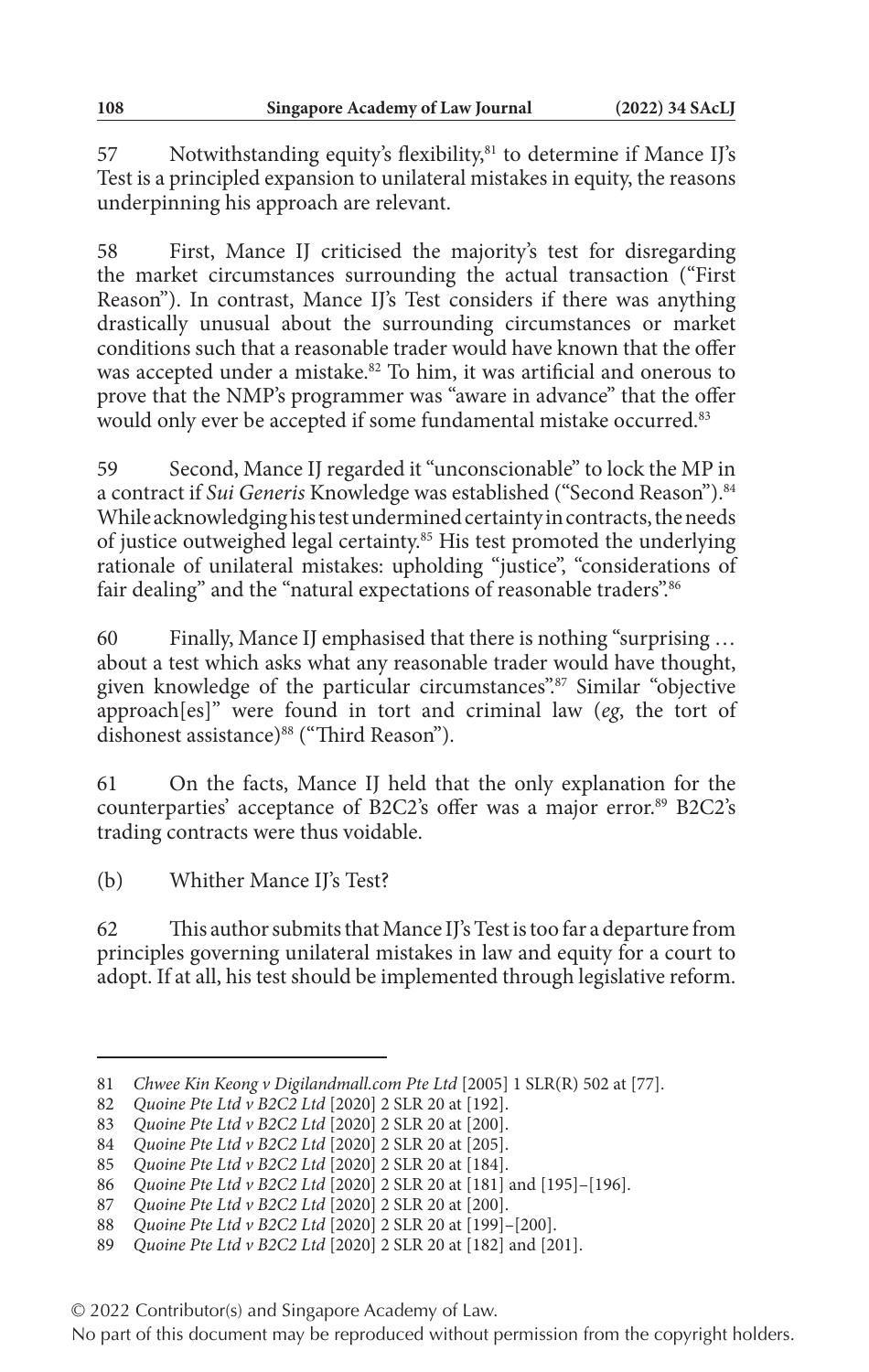63 First, knowledge has always been ascertained in light of the actual transaction. Actual knowledge, objectively ascertained, depends on what a reasonable person *in a similar situation* would have known.<sup>90</sup> Even for constructive knowledge, equity asks what a reasonable person *in the position* of the NMP ought to have known.<sup>91</sup> Canada,<sup>92</sup> Australia<sup>93</sup> and Art  $3.2.2(1)(a)$  of the UNIDROIT<sup>94</sup> Principles of International Commercial Contracts 2016<sup>95</sup> ("UPICC") agree that constructive notice is rooted in the actual circumstances of the case. Equity has long cautioned that constructive knowledge is "contrary to the truth" and should not be extended<sup>96</sup>

64 While chastising the *Quoine* Majority Knowledge Test for ignoring the transaction's context (*ie*, the First Reason), Mance IJ's Test is equally artificial. It removes the NMP's algorithm from the equation, even if parties consented to the absence of human elements in the trades.<sup>97</sup> In other words, *Sui Generis* Knowledge is unsupported by existing legal or equitable principles.

65 Second, notwithstanding Mance IJ's Second Reason, unconscionability as a rationale *per se* is arguably insufficient for Singapore's courts to depart from existing principles circumscribing constructive knowledge.98 Singapore's courts favour incremental developments to the law.99 Predictability and certainty in commercial dealings will be undermined if equity expands the mistake exception with "alacrity or uncertainty".<sup>100</sup> Innocent third party interests may also be threatened if the doctrine of unilateral mistake acquires an overly broad reach<sup>101</sup>

<sup>90</sup> *Chwee Kin Keong v Digilandmall.com Pte Ltd* [2005] 1 SLR(R) 502 at [41].

<sup>91</sup> *Quoine Pte Ltd v B2C2 Ltd* [2020] 2 SLR 20 at [108]; *B2C2 Ltd v Quoine Pte Ltd* [2019] 4 SLR 17 at [233]; *The Law of Contract in Singapore* (Andrew Phang Boon Leong gen ed) (Academy Publishing, 2012) at para 10.161; Andrew Phang Boon Leong, "Contract Formation and Mistake in Cyberspace – The Singapore Experience" (2005) 17 SAcLJ 361 at 389.

<sup>92</sup> [1989] BCJ No 278 (QL) at [16]; *Alcan Auto Parts Ltd v Parkland Farm Power & Equipment Ltd* [1990] BCWLD 1250 at [31].

<sup>93</sup> *Taylor v Johnson* (1983) 151 CLR 422 at 428.

<sup>94</sup> *Ie*, International Institute for the Unification of Private Law.

<sup>95</sup> UNIDROIT Principles of International Commercial Contracts 2016 at p 103.

<sup>96</sup> *The English and Scottish Mercantile Investment Co, Ltd v Brunton* [1892] 2 QB 700 at 707–708.

<sup>97</sup> *Quoine Pte Ltd v B2C2 Ltd* [2020] 2 SLR 20 at [97].

<sup>98</sup> *BOM v BOK* [2019] 1 SLR 349 at [119].

<sup>99</sup> *Quoine Pte Ltd v B2C2 Ltd* [2020] 2 SLR 20 at [79].

<sup>100</sup> *Chwee Kin Keong v Digilandmall.com Pte Ltd* [2004] 2 SLR(R) 594 at [105].

<sup>101</sup> *Chwee Kin Keong v Digilandmall.com Pte Ltd* [2004] 2 SLR(R) 594 at [105].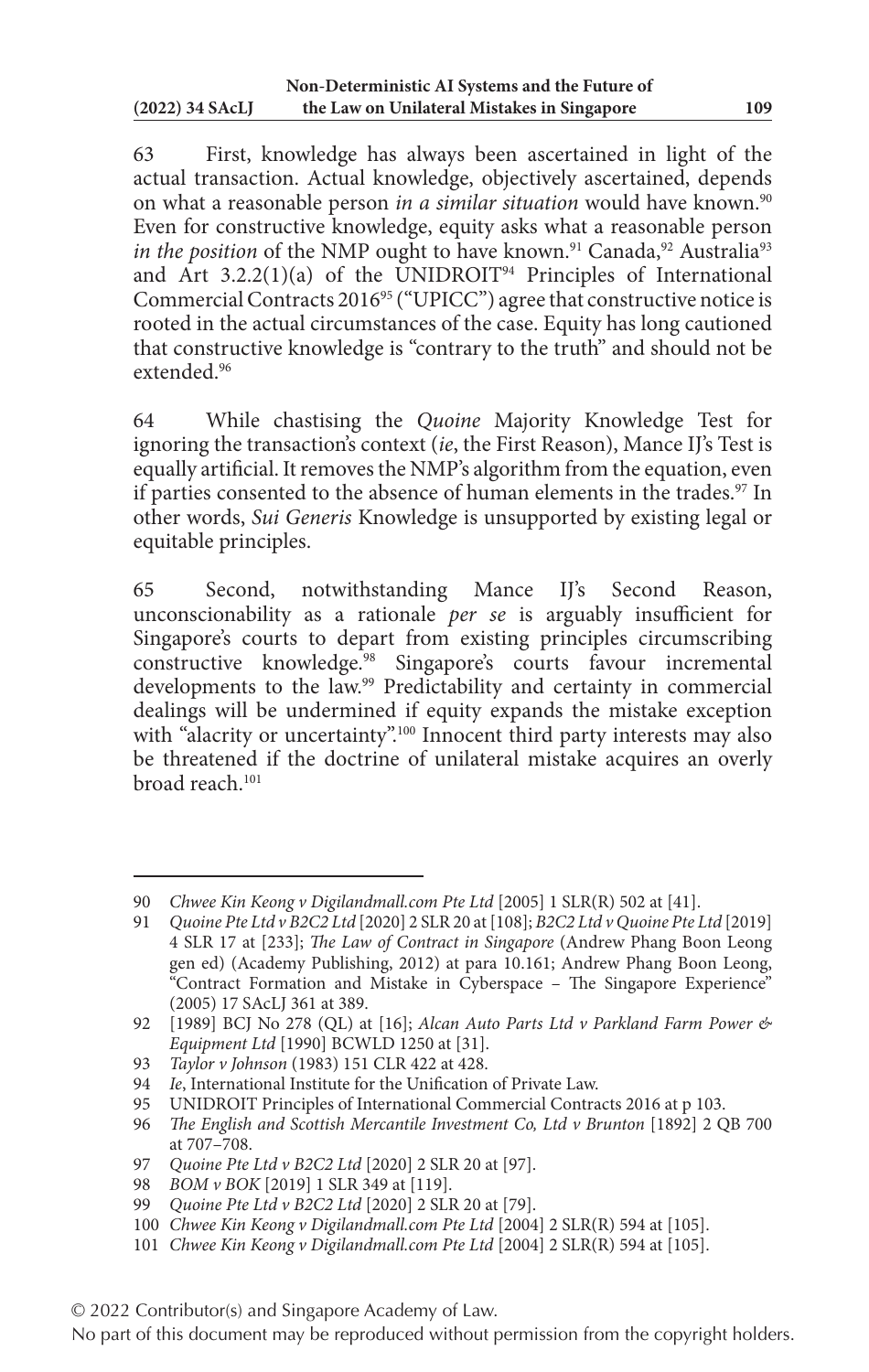66 Furthermore, Mance IJ's Third Reason lacks force. Under the tort of dishonest assistance, while the normative standard of honesty is objectively ascertained, it is applied against what the alleged assister subjectively knew.102 *Sui generis* actual knowledge finds little support from existing tort and criminal law.

67 Finally, Mance IJ's Test departs from authority in another respect. It affords rescission even if the NMP only gained cognisance of the mistake post-contract formation. Hitherto, equity's jurisdiction under unilateral mistakes is not invoked if the NMP's conscience is clear when the contract is formed.103

68 Due to the foregoing concerns, the doctrinal basis for judicial adoption of Mance IJ's Test is tenuous. While the courts do "make" law, this is only permissible when developing the principles of common law and equity. Courts cannot create or amend laws based on extra-legal policy considerations.104 Therefore, this author submits that the case for adopting Mance IJ's Test rests on policy reasons (subsequently explored), rather than authority, and should thus be adopted by Parliament.<sup>105</sup>

### *C. Foreign approaches to unilateral mistakes*

69 This subsection canvasses several foreign approaches to the doctrine of unilateral mistakes before proceeding, in the next sub-section, to propose codifying a modified version of Mance IJ's Test to promote fairness and equitable risk-allocation if non-deterministic algorithms are involved in contract formation.

*(1) The US*

70 In the US, knowledge of the unilateral mistake is unnecessary. Section 153(a) of *Restatement of the Law Second, Contracts* states that even if the NMP lacks knowledge of the mistake, the contract is voidable if the "enforcement of the contract would be unconscionable".106 This rule has been adopted by states such as California.<sup>107</sup>

<sup>102</sup> *George Raymond Zage III v Ho Chi Kwong* [2010] 2 SLR 589 at [22]; *Barlow Clowes International Ltd v Eurotrust International Ltd* [2006] 1 WLR 1476 at 1481.

<sup>103</sup> *Riverlate Properties Ltd v Paul* [1975] 1 Ch 133 at 141.

<sup>104</sup> *Lim Meng Suang v Attorney-General* [2015] 1 SLR 26 at [77] and [79].

<sup>105</sup> *Quoine Pte Ltd v B2C2 Ltd* [2020] 2 SLR 20 at [79].

<sup>106</sup> *Restatement of the Law Second Contracts* vol 1 (American Law Institute, 1979) at pp 394–395.

<sup>107</sup> *Donovan v RRL Corp* 27 P 3d 702 at 716 (Cal, 2001).

<sup>© 2022</sup> Contributor(s) and Singapore Academy of Law.

No part of this document may be reproduced without permission from the copyright holders.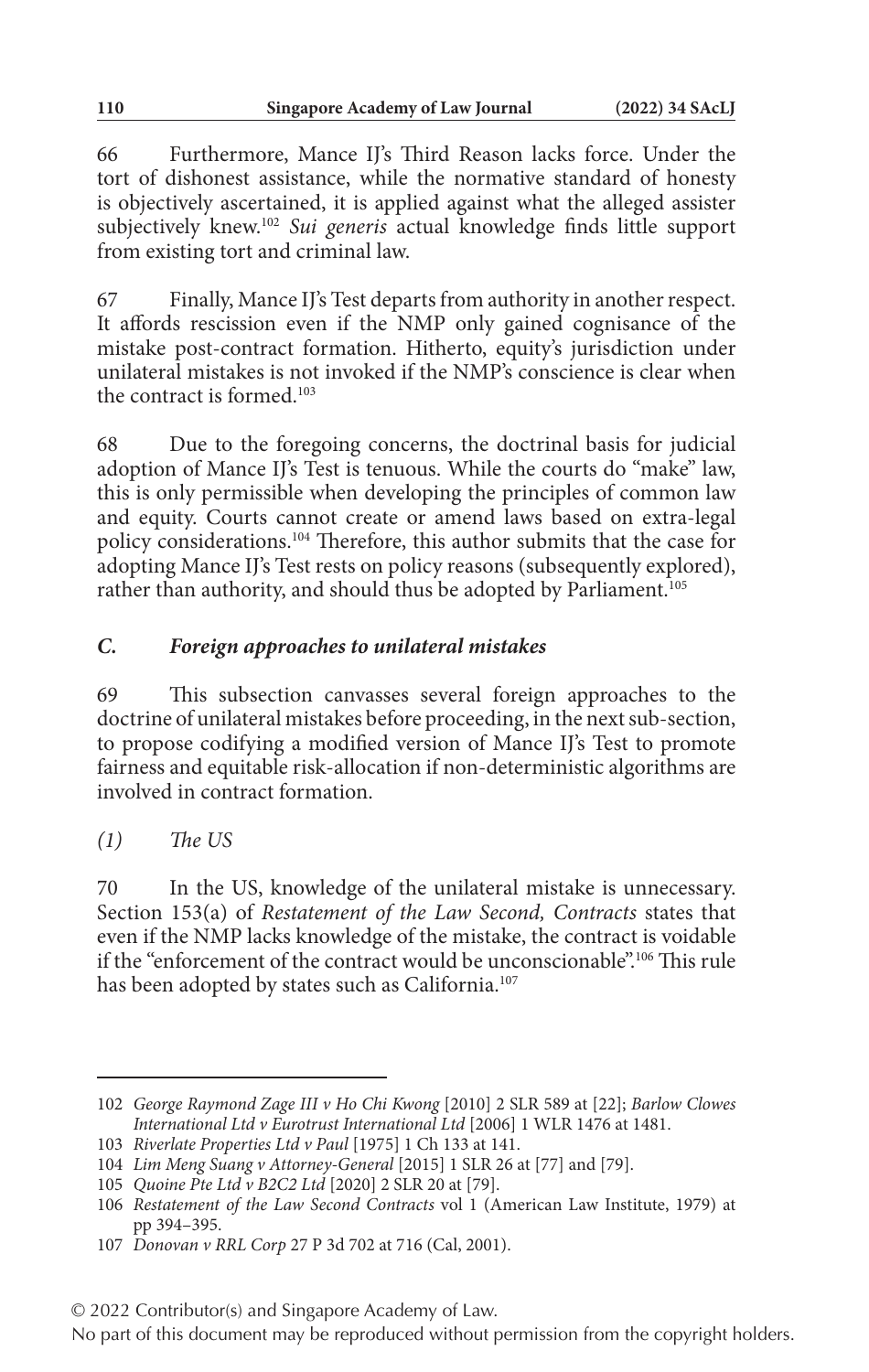71 In § 153(a) of *Restatement of the Law Second, Contracts*, unconscionability refers to unconscientious behaviour other than at the time of contract formation.108 Cases like *Donovan v RRL Corp*109 suggest that courts are willing to unwind a contract if the NMP stands to gain a windfall – the economic impact of the mistake is a significant factor in the unconscionability calculus.<sup>110</sup>

72 However, this author submits that following the US's approach in Singapore risks codifying a broader doctrine of unconscionability than that in *The Commercial Bank of Australia Ltd v Amadio* which was rejected in *BOM v BOK*. 111 Freedom and sanctity of contract are hallowed principles in English and Singaporean contract law – courts should not "construct for the parties contracts which they have not in terms made by importing implications which would appear to make the contract more businesslike or more just".<sup>112</sup> Singapore's legislature should therefore be slow to import a broad doctrine of unconscionability.

*(2) Germany*

73 Likewise, the German Civil Code ("BGB 2002") regards knowledge of the unilateral mistake as sufficient, but unnecessary. Section 119(1) of the BGB 2002 renders a contract voidable if the MP "would not have made the declaration [of will] with knowledge of the factual position and with a sensible understanding of the case". However, the MP must compensate the NMP for reliance loss flowing from the latter's reliance on the contract unless the NMP had actual or constructive knowledge of the mistake.<sup>113</sup>

74 However, Germany's approach is unsuitable for Singapore as removing the knowledge requirement is contrary to the rationales underlying the doctrine of unilateral mistakes in law and equity. At common law, the occurrence of a unilateral mistake indicates a lack of *consensus ad idem*. 114 Actual knowledge of this lack of consensus is what makes it unfair for the NMP to enforce the agreement.<sup>115</sup> In equity, it is

<sup>108</sup> Melvin A Eisenberg, *Foundational Principles of Contract Law* (Oxford University Press, 2018) at p 574.

<sup>109</sup> 27 P 3d 702 at 723–724 (Cal, 2001).

<sup>110</sup> Melvin A Eisenberg, *Foundational Principles of Contract Law* (Oxford University Press, 2018) at p 575.

<sup>111</sup> *The Commercial Bank of Australia Ltd v Amadio* (1983) 151 CLR 447 at 474; *BOM v BOK* [2019] 1 SLR 349 at [133], [140] and [142].

<sup>112</sup> *Bell v Lever Brothers Ltd* [1932] AC 161 at 226.

<sup>113</sup> Civil Code 2002 (Germany) § 122.

<sup>114</sup> See para 15 above.

<sup>115</sup> See paras 14–44 above and *Halsbury's Laws of Singapore* vol 7 (LexisNexis, Reissue, 2019) at para 80.164.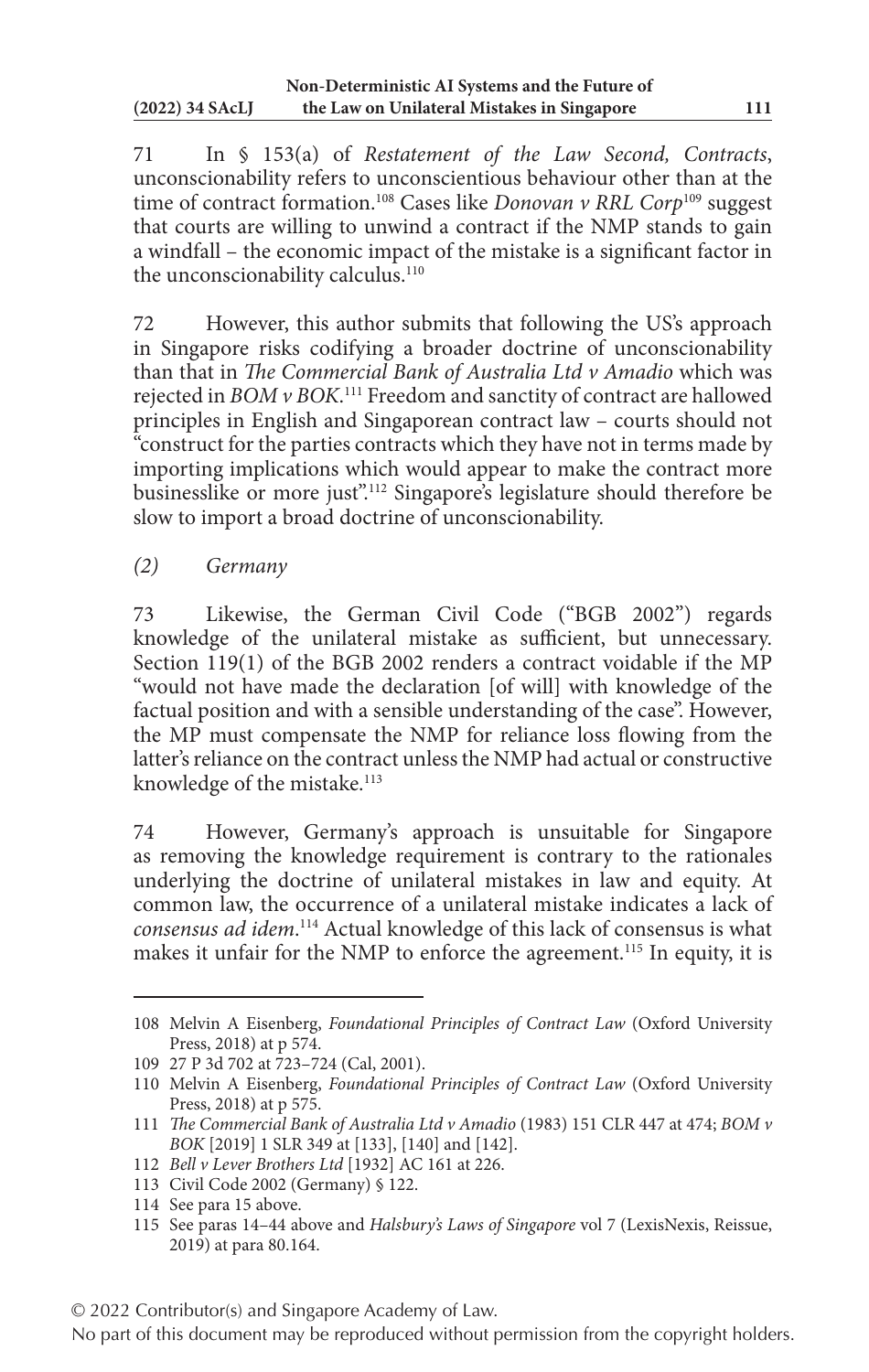the NMP's constructive knowledge of the mistake which grounds equity's jurisdiction. If the NMP's conscience is clear at the time of the transaction as he lacked knowledge of the mistake, why should equity unwind the transaction?<sup>116</sup>

75 Absent such knowledge, the law should not vitiate the contract. Doing so would introduce "intolerable uncertainty in contractual arrangements" as the mere assertion of a subjective mistake would override objective *consensus ad idem*. 117 Canadian courts similarly stress the importance of knowledge despite having fused the application of legal and equitable principles of mistake.118 The British Colombia Supreme Court in *Windjammer Homes Inc v Generation Enterprises* noted that contract law "would become a farce if a party could, after agreement, shed his obligations by simply pleading that he had been mistaken over some matter concerned with the contract".<sup>119</sup> Retaining the knowledge requirement also encourages potential contractors to take reasonable precautions.120 The question is how the knowledge requirement should be adapted.

### *(3) UNIDROIT Principles of International Commercial Contracts 2016*

76 UPICC provides a restatement of the general principles of international contract law; it governs, *inter alia*, if the parties so agree.<sup>121</sup> Under Art 3.2.2(1)(b) of UPICC, a contract is voidable if, *inter alia*, the NMP has not "reasonably acted in reliance on the contract" at the time of avoidance. Thus, if a mistaken buyer demands a reversal of the transaction before the seller deals with the money received, the buyer is not bound by the contract.<sup>122</sup>

<sup>116</sup> *Riverlate Properties Ltd v Paul* [1975] 1 Ch 133 at 141.

<sup>117</sup> *Quoine Pte Ltd v B2C2 Ltd* [2020] 2 SLR 20 at [81]; Bridget McLay, "Rectification for Unilateral Mistake: Time for a Conceptual Revision?" (2016) 22 *Auckland University Law Review* 315 at 327.

<sup>118</sup> *Chwee Kin Keong v Digilandmall.com Pte Ltd* [2005] 1 SLR(R) 502 at [51].

<sup>119</sup> *Windjammer Homes Inc v Generation Enterprises* [1989] BCJ No 278 (QL) at [13].

<sup>120</sup> Hugh Beale, *Mistake and Non-Disclosure of Facts: Models for English Contract Law* (Oxford University Press, 2012) at pp 80–81.

<sup>121</sup> Model Clauses for the Use of the UNIDROIT Principles of International Commercial Contracts at para 2 <https://www.unidroit.org/instruments/commercial-contracts/ upicc-model-clauses> (accessed 30 August 2020); UNIDROIT Principles of International Commercial Contracts 2016 at p 1.

<sup>122</sup> Working Group for the Preparation of Principles for International Commercial Contracts, UNIDROIT, *Summary Records of the Meeting Held in Rome from 16 to 20 January 1989* (June 1989) at p 14 (Secretariat: Lana Peters).

No part of this document may be reproduced without permission from the copyright holders.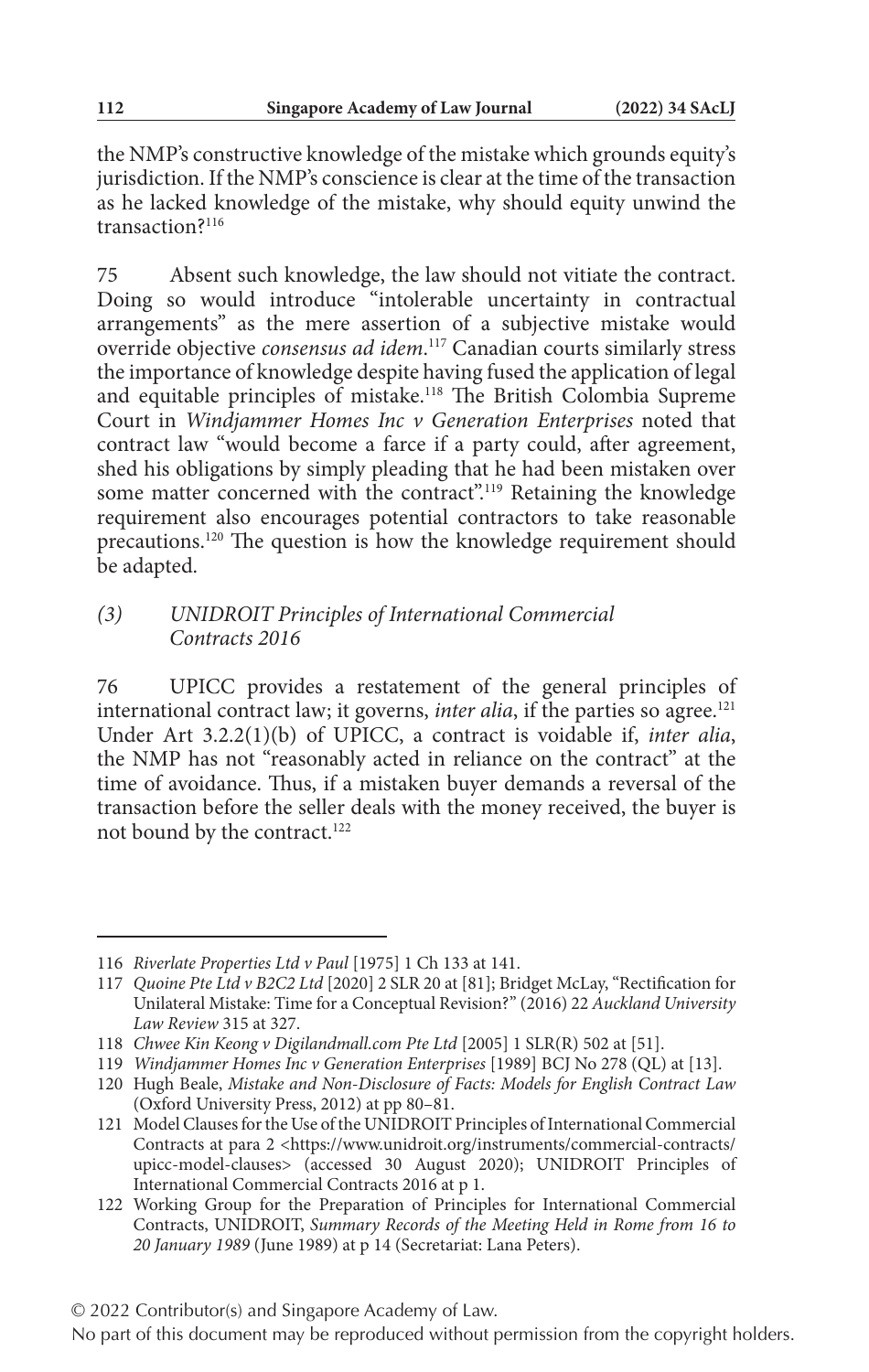77 However, as it is not the court's role to re-write a bad bargain, the UPICC's approach risks advancing substantive fairness at the expense of certainty for commercial parties who undertake future planning.<sup>123</sup> If the US's approach containing a threshold of unconscionability is not adopted, *a fortiori*, the UPICC's lower threshold for rescission in unilateral mistakes is unsuitable in Singapore.

# *D. Legislative reform – Singapore*

## *(1) Reform 1: Modifying Mance IJ's Test*

78 Mance IJ's Test, while arguably an unprincipled expansion to the doctrine of unilateral mistakes in equity, may, through modification better balance the competing policies of contractual certainty and fairness than the foregoing approaches. 124

(a) *Sui generis* constructive knowledge?

79 Preliminarily, this author proposes to frame Mance IJ's Test as being more similar to constructive, rather than actual knowledge: what *should* a reasonable trader have known?125 The *raison d'être* of *sui generis* knowledge is to ameliorate injustice by imputing knowledge where none actually exists. It is analogous to the equitable device of constructive notice which is likewise a legal fiction that serves to further the ends of justice.126 Constructive knowledge better accommodates the artificiality involved in Mance IJ's Test than actual knowledge.

80 However, Mance IJ's Test still defies the authorities which infer constructive knowledge from the actual circumstances of the transaction. It also departs from the *laissez-faire* philosophy of classical contract law, which eschews intervention in contracts due to fairness or justice, by

<sup>123</sup> *Riverlate Properties Ltd v Paul* [1975] 1 Ch 133 at 141; Gareth Spark, *Vitiation of Contracts: International Contractual Principles and English Law* (Cambridge University Press, 2013) at p 149.

<sup>124</sup> Kelvin Low & Eliza Mik, "Unpicking a Fin(e)tech Mess: Can Old Doctrines Cope in the 21st Century?" *Oxford Business Law Blog* (8 November 2019) <https://www. law.ox.ac.uk/business-law-blog/blog/2019/11/unpicking-finetech-mess-can-olddoctrines-cope-21st-century> (accessed 30 August 2020); Nik Yeo & Joseph Farmer, "Mapping the Landscape: Cryptocurrency Disputes under English Law (Part 2)" (2019) 5 *Journal of International Banking & Financial Law* 290 at 291.

<sup>125</sup> Nik Yeo, "Mistakes and Knowledge in Algorithmic Trading: The Singapore Court of Appeal Case of *Quoine v B2C2*" (2020) 5 *Journal of International Banking & Financial Law* 300 at 304.

<sup>126</sup> *The English and Scottish Mercantile Investment Co, Ltd v Brunton* [1892] 2 QB 700 at 708 and 718.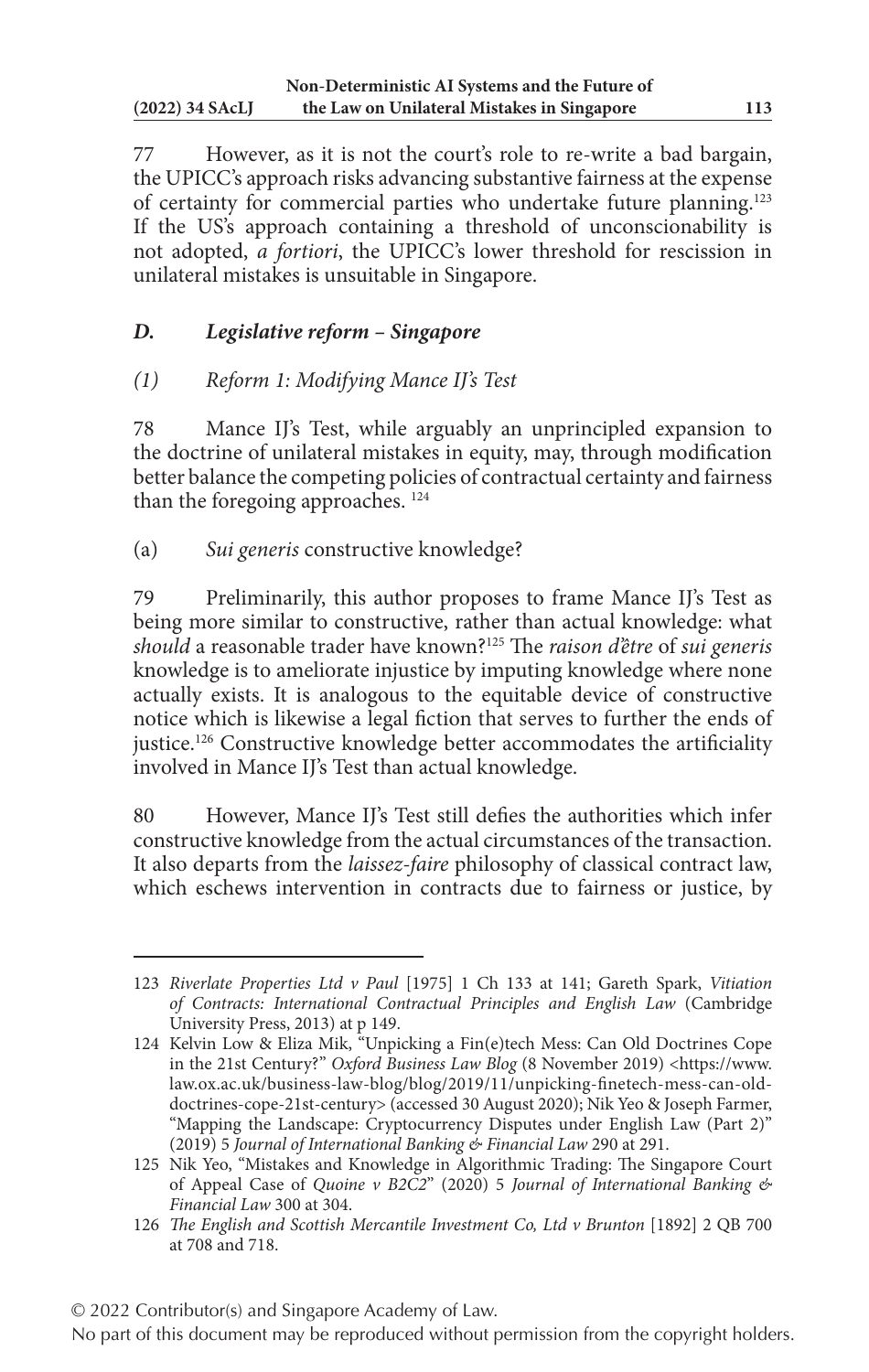broadening the grounds for rescission.<sup>127</sup> Despite these concerns, for the following four policy reasons, this author endorses the adoption of a *modified* Mance IJ Test<sup>128</sup> to correct the injustice of denying an MP any reasonable opportunity of equitable relief.

(i) Abusing the black box

81 First, NMPs should not be allowed to abuse the black box to circumvent the defence of unilateral mistakes. As argued above,<sup>129</sup> the *Quoine* Majority's Knowledge Test is an onerous standard for the MP to overcome when the NMP employs a non-deterministic algorithm, even with the benefit of s 108 of the EA. By preventing the enforcement of "contracts" where there is no *consensus ad idem*, or where the NMP's conscience is tainted, the doctrine of unilateral mistakes upholds notions of fair dealing.130 To pre-empt non-deterministic algorithms from becoming vehicles for exploitative trade practices, the law should hold AI users to the same standards of commercial dealing by unwinding contracts where *sui generis* constructive knowledge is found.

82 The *Quoine* majority criticised Mance IJ's Test for being disconnected from reality – the trades had been conducted algorithmically, rather than on an imagined meeting on some trading floor, and the parties had not bargained for a right to review, confirm or invalidate any ensuing contract.131 However, as argued by Allen Sng, the *Quoine* majority's approach overlooks the following:132

> [It] does not take into account the extent which parties in algorithmic contracting are able to bargain for such risks of mistakes to be reallocated. Menon CJ's approach may be best applied in the context where (a) all contracting parties were aware that they were contracting with deterministic algorithms; (b) there was some antecedent agreement between the involved parties, such as platform terms; and (c) parties are sophisticated and were able to negotiate the risk allocation.

83 A retail investor, for instance, would agree to the terms of a trading platform "on a take it or leave it basis. How can such investors realistically ask for platform terms to allow [themselves] a right to

<sup>127</sup> Kwek Mean Luck, "Law, Fairness and Economics – Unilateral Mistake in *Digilandmall*" (2005) 17 SAcLJ 411 at 411–412.

<sup>128</sup> See para 108(b)(i) below.

<sup>129</sup> See paras 33–39 above.

<sup>130</sup> *Thomas Bates & Son Ltd v Wyndham's Ltd* [1981] 1 WLR 505 at 520; *Quoine Pte Ltd v B2C2 Ltd* [2020] 2 SLR 20 at [195].

<sup>131</sup> *Quoine Pte Ltd v B2C2 Ltd* [2020] 2 SLR 20 at [104].

<sup>132</sup> Allen Sng Kiat Peng, "Contract Formation and Mistake in Cyberspace (Again): The Story So Far and Where to Next?" (2021) 33 SAcLJ 692 at 717.

<sup>© 2022</sup> Contributor(s) and Singapore Academy of Law.

No part of this document may be reproduced without permission from the copyright holders.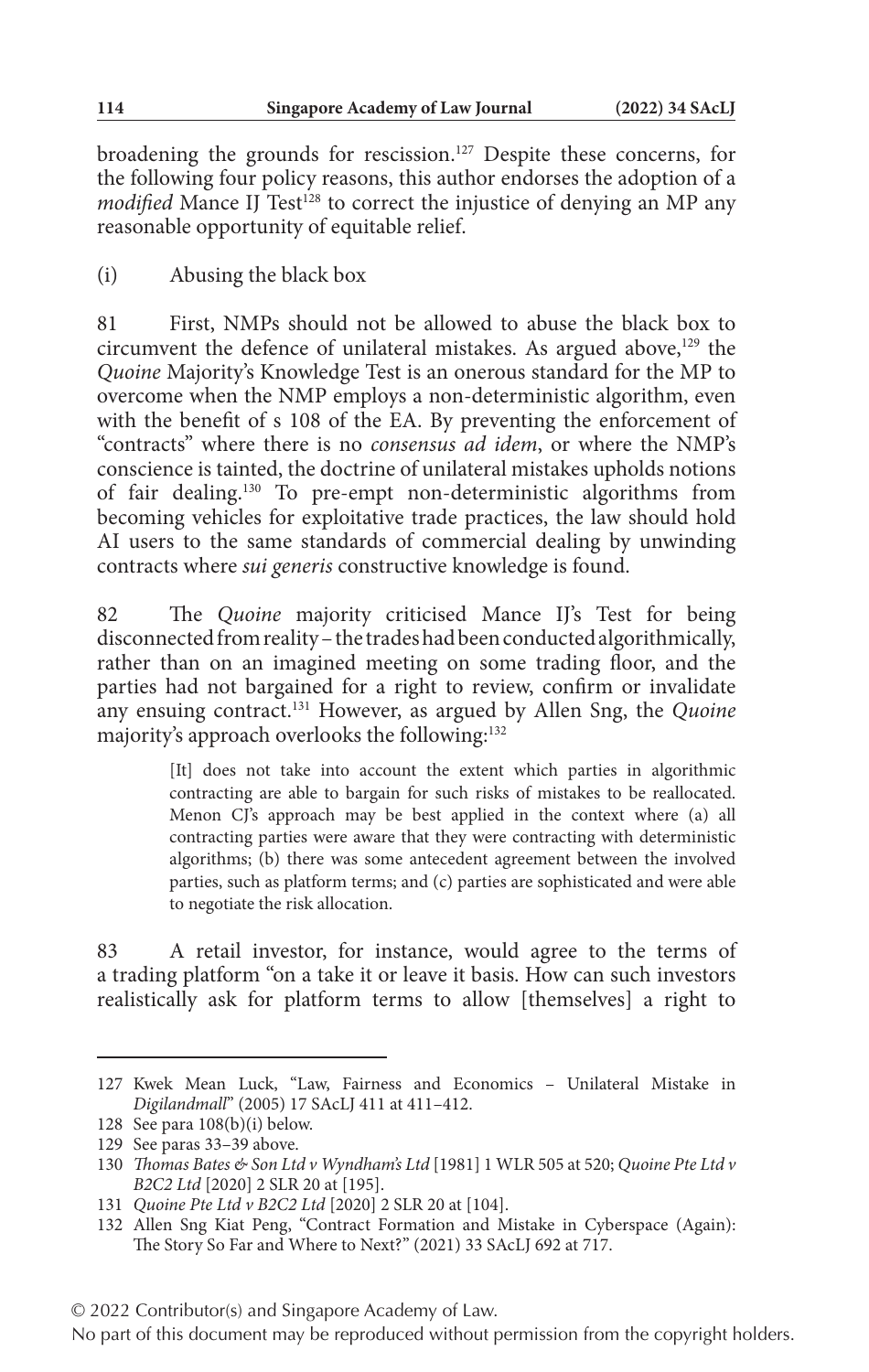review if their contracts were entered into due to computational errors on their end?"133 Accordingly, in the interest of preventing the abuse of non-deterministic AI and having the imbalance of bargaining power catching unsophisticated investors unawares, Mance IJ's Test warrants serious consideration. Naturally, however, different investors have different levels of sophistication. This author is therefore not opposed to the future legislative regime allowing sophisticated investors to *opt out* of the presumptive starting point (*ie*, a modified Mance IJ's Test<sup>134</sup>) and negotiate risk allocation among themselves separately.

(ii) Functional equivalence

84 Second, the closely related policy of functional equivalence militates in favour of a modified Mance IJ Test.135 All else constant, if the contract would be voidable if the NMP contracted via a human agent or deterministic algorithm instead of a non-deterministic algorithm, why should rescission be disallowed in the latter situation?

85 Promoting functional equivalence has driven previous legislative developments in Singapore. The Electronic Transactions Act<sup>136</sup> ("ETA") ensures functional equivalence between electronic and paper-based transactions by recognising the binding nature of the former.137 In particular, s 16(1) of the ETA, which codifies Art 14 of the United Nations Convention on the Use of Electronic Communications in International Contracts<sup>138</sup> ("UNCUEC"), aligns the outcomes regardless of whether the MP communicates with an automated message system or a natural person to conclude the contract. In the former situation, it is "almost impossible" to prove actual or constructive knowledge of an error since the NMP contracted through an "automated process".139 The ETA jettisons the knowledge requirement and entitles the MP to withdraw portions of the electronic communication that contain input errors if, among other requirements, the NMP is notified of said error as soon as possible.

<sup>133</sup> Allen Sng Kiat Peng, "Contract Formation and Mistake in Cyberspace (Again): The Story So Far and Where to Next?" (2021) 33 SAcLJ 692 at 718.

<sup>134</sup> See para 108(b)(i) below.

<sup>135</sup> See para 108(b)(i) below.

<sup>136</sup> Cap 88, 2011 Rev Ed.

<sup>137</sup> Cap 88, 2011 Rev Ed; Jeffrey Chan Wah Teck, "Legal Issues in E-commerce and Electronic Contracting: The Singapore Position", at the ASEAN Law Association 8th General Assembly (29 November–2 December 2003) Workshop V, Paper IV at p 17.

<sup>138</sup> 23 November 2005, (entry into force 1 March 2013).

<sup>139</sup> United Nations Convention on the Use of Electronic Communications in International Contracts (23 November 2005), (entry into force 1 March 2013) at p 74.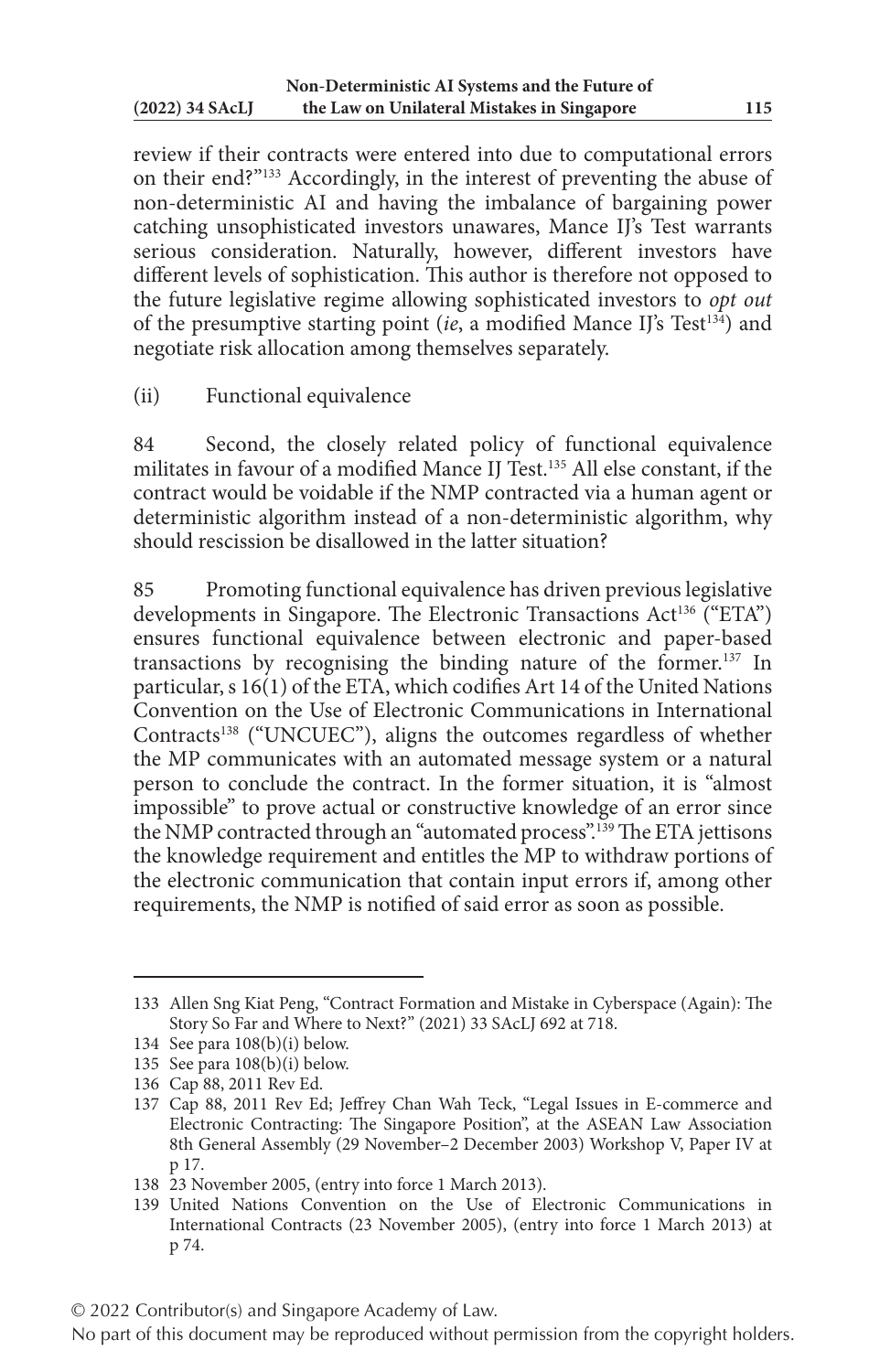86 Similarly, Mance IJ's Test promotes functional equivalence between situations where the NMP contracts via a non-deterministic algorithm and other situations; this prevents the MP from losing an equitable remedy merely because the NMP deployed a non-deterministic algorithm. Mance IJ's Test is preferred over s 16 of the ETA as the remedy contemplated under the latter is withdrawal of a *portion* of the communication; this may not necessarily affect the validity of the contract. As the doctrine of unilateral mistakes contemplates rescission of the *contract*, retaining the knowledge requirement is preferable. Admittedly, functional equivalence does not justify adopting the modified Mance IJ's Test in all scenarios.<sup>140</sup>

(iii) Risk allocation

87 Third, economically, the risk of non-deterministic algorithms issuing abnormal or unreasonable offers should presumptively lie with the NMP or AI-user. Such offers could result, for instance, from disproportionately high weights being accorded to anomalous data from a market bubble, speculative trading or market manipulation. While Mance IJ's Test lacks direct authority, it comports with a growing consensus that manufacturers or developers of AI should bear responsibility and risk for injury caused by the AI in tort law.141 Further, using the law of unilateral mistakes to more efficiently allocate risk is not novel. Risk allocation was cited by Kwek Mean Luck to explain the outcome in *Chwee Kin Keong v Digilandmall.com Pte Ltd*142 ("*Digiland*") where the contract was voided as the buyer snapped up a bargain, *viz*, a grossly under-priced laser printer on a website.<sup>143</sup> Kwek argued that the law on unilateral mistakes was used in *Digiland* to spread risk equitably between online vendors and online purchasers. If online vendors wholly shouldered the risk of online pricing mistakes, vendors would turn to insurance and pass on increased costs to consumers. Overall, it would be less costly to society to vitiate the contract in question by unilateral mistake.

<sup>140</sup> See para 108(b)(i) below. An exception to the Test is discussed subsequently at para 98.

<sup>141</sup> Expert Group on Liability and New Technologies – New Technologies Formation, *Liability for Artificial Intelligence and Other Emerging Digital Technologies* (Publications Office of the European Union, 2019) at pp 39–44; Simon Chesterman, "Artificial Intelligence and the Problem of Autonomy" (2020) 1(2) *Notre Dame Journal on Emerging Technologies* 210 at 218–222; Yavar Bathaee, "The Artificial Intelligence Black Box and the Failure of Intent and Causation" (2018) 31(2) *Harvard Journal of Law & Technology* 890 at 936.

<sup>142</sup> [2005] 1 SLR(R) 502.

<sup>143</sup> Kwek Mean Luck, "Law, Fairness and Economics – Unilateral Mistake in *Digilandmall*" (2005) 17 SAcLJ 411 at 421–422.

No part of this document may be reproduced without permission from the copyright holders.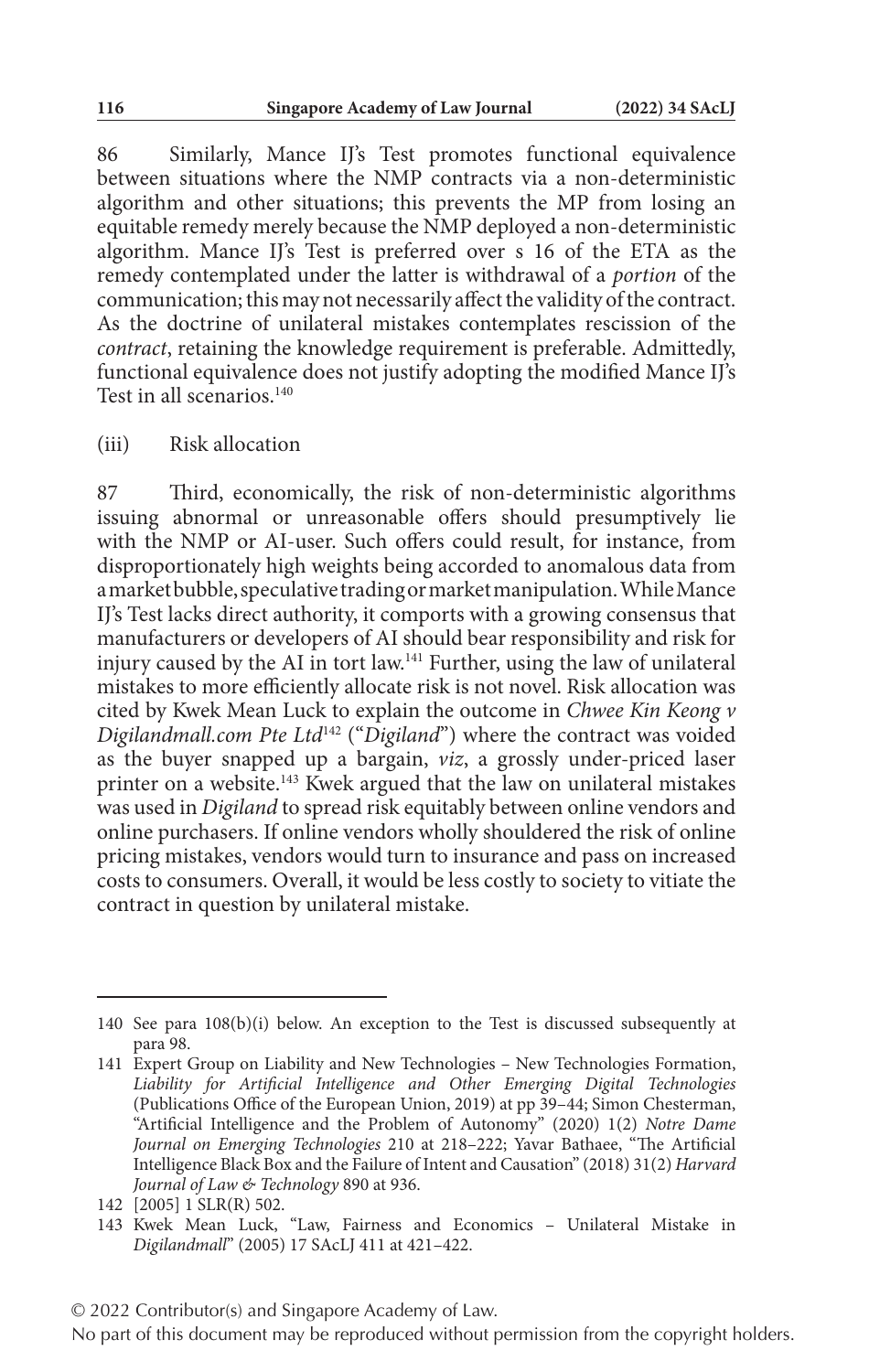88 Codifying Mance IJ's Test would allocate the risk of the nondeterministic algorithm performing unreasonably to the AI-user. Risk is shifted to the NMP as the statutory scope of unilateral mistakes will be broader than unilateral mistakes in equity – mere *sui generis* constructive knowledge will open the contract to rescission.

89 The question is why risk-allocation should "prejudice" the nondeterministic AI-user or NMP bearing in mind that both parties could be innocent or negligent to varying degrees? Assume *arguendo* that both parties are equally negligent. For the following reasons, this author maintains that the loss should lie with the AI-user or NMP.

90 First, the NMP or AI-user should bear the risk as he or she is the cheapest cost avoider or taker of insurance. For instance, the NMP could have deployed the algorithm with humans-in-the-loop, consigning the algorithm to an advisory role, or used deterministic algorithms instead. As the party who created an algorithm which is non-deterministic and reasons in a non-linear manner, benefits from the algorithm and controls its use, the NMP or AI-user should bear the risk of third-party losses and insure itself accordingly. Arguably, this "cheapest cost avoider" policy also underpins the statutory requirement to obtain liability insurance in respect of motor vehicles – the vehicle's owner or operator presumptively bears the risk of third-party injuries.<sup>144</sup>

91 Second, overall social cost would fall if non-deterministic AI-users bear the risk. This argument is premised on an assumption that the number of non-deterministic AI-users, currently, forms a minority of traders or investors. If so, it would be less socially costly for these non-deterministic AI-users to take insurance than to foist the cost of insurance on the remainder of the investing community.

92 Naturally, however, the foregoing risk allocation is an imperfect solution. For one, an MP's degree of negligence or fault may affect where the equities fall.<sup>145</sup> The presumptive allocation of risk could shift in exceptional cases where the MP demonstrated gross negligence. Additionally, non-AI users may become complacent when scrutinising transactions given *sui generis* constructive knowledge expands the scope for rescission. However, this author suggests that this is unlikely if:

<sup>144</sup> Motor Vehicles (Third-Party Risks and Compensation) Act (Cap 189, 2000 Rev Ed) s 3(1); Expert Group on Liability and New Technologies – New Technologies Formation, *Liability for Artificial Intelligence and Other Emerging Digital Technologies* (Publications Office of the European Union, 2019) at p 35.

<sup>145</sup> *Quoine Pte Ltd v B2C2 Ltd* [2020] 2 SLR 20 at [111]; *Chwee Kin Keong v Digilandmall. com Pte Ltd* [2005] 1 SLR(R) 502 at [79].

<sup>© 2022</sup> Contributor(s) and Singapore Academy of Law.

No part of this document may be reproduced without permission from the copyright holders.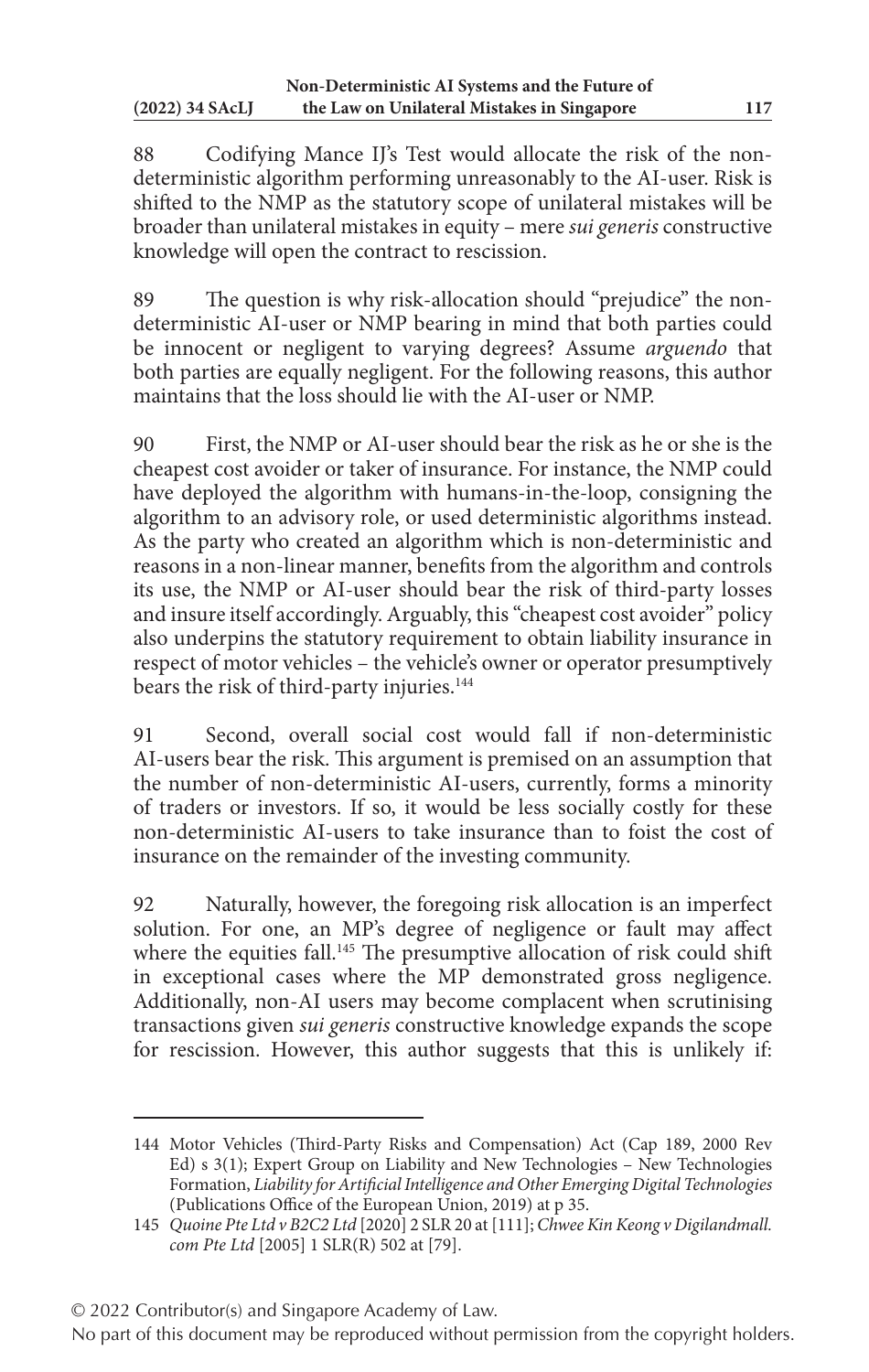(a) Parliament limits the operation of Mance IJ's Test;146 and (b) courts are vigilant in determining if the MP's gross negligence precludes equitable relief, such as where the MP is a highly experienced trader or received professional advice on the trade.

(iv) Encouraging explainable AI

93 Finally, the effect of allocating the risk of non-deterministic AIs performing unexpectedly to their users is to encourage the development and use of explainable AI. This, however, presents a trade-off. Encouraging explainability may hinder the development of non-deterministic AI, arguably violating the principle of technological neutrality which eschews unreasonable discrimination among technologies.<sup>147</sup> Further, as nondeterministic systems can perform complex operations more accurately than deterministic systems, hampering the former's development impedes AI's computational advancement.<sup>148</sup>

94 Notwithstanding the above, this author supports the encouragement of explainable AI. First, explainability allows AI to be audited.149 By uncovering the AI's overall logic, the law may allocate risk and liability for losses more equitably and allow persons to contest AI decisions. AI users or developers should not be above the law. Further, with aggressive research in explaining black box models and transparency by design, potentially, computational advancement and explainability may not be mutually exclusive.150

<sup>146</sup> Discussed at paras 97–98 below.

<sup>147</sup> Chris Jay Hoofnagle, "Should Regulation be 'Technology Neutral'?" *hoofnagle.* berkely.edu (2 February 2018) <https://hoofnagle.berkeley.edu/2018/02/02/shouldregulation-be-technology-neutral/> (accessed 15 August 2020).

<sup>148</sup> Miriam C Buiten, "Towards Intelligent Regulation of Artificial Intelligence" (2019) 10 *European Journal of Risk Regulation* 41 at 58.

<sup>149</sup> Law Reform Committee, Singapore Academy of Law, *Applying Ethical Principles for Artificial Intelligence in Regulatory Reform* (July 2020) at para 2.40 (Co-Chairpersons: Justice Kannan Ramesh & Charles Lim Aeng Cheng).

<sup>150</sup> Riccardo Guidotti *et al*, "A Survey of Methods for Explaining Black Box Models" (2018) 51(5) *ACM Computing Surveys* at pp 14 and 17.

<sup>© 2022</sup> Contributor(s) and Singapore Academy of Law.

No part of this document may be reproduced without permission from the copyright holders.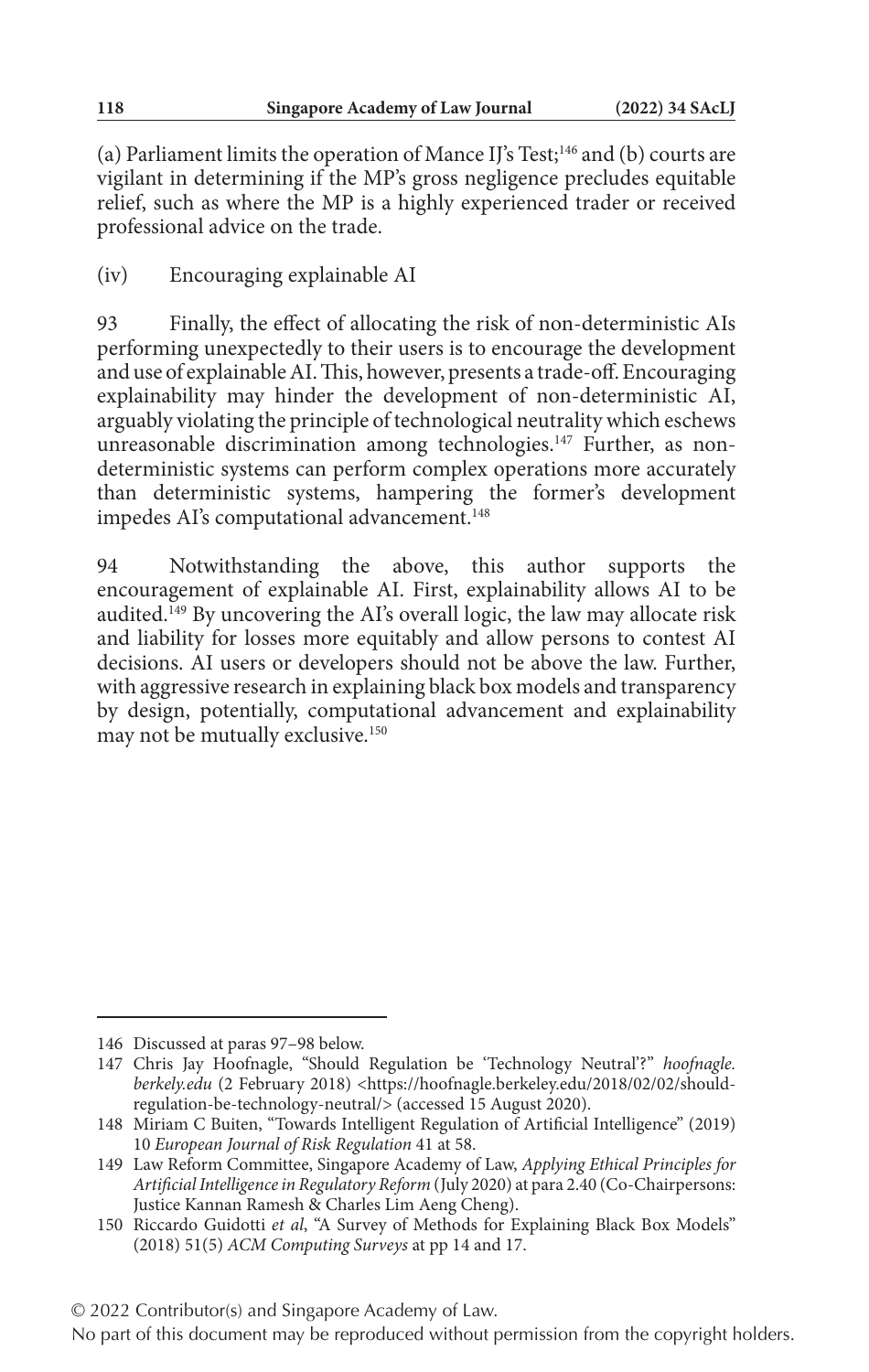95 Second, jurisdictions like the EU,<sup>151</sup> the UK,<sup>152</sup> the US<sup>153</sup> and Australia154 are gravitating towards explainability to hold AI users or developers accountable and expose automated decisions to review. For instance, Arts  $13(2)(f)$  and  $14(2)(g)$  of the EU General Data Protection Regulation<sup>155</sup> ("GDPR") require "meaningful information of the logic involved", *viz*, the rationale or criteria relied on by the AI to be disclosed to affected persons.<sup>156</sup> Mance IJ's Test similarly balances the social benefits and costs of non-deterministic AI and aligns with in-principle support for explainability in Singapore.<sup>157</sup>

(b) Further modifications

96 Two further modifications to Mance IJ's Test are proposed.

97 First, *sui generis* constructive knowledge should be assessed at the time of contract formation. Mance IJ permitted ascertaining knowledge *whenever* the NMP gained cognisance of the mistake. However, to circumscribe the ambit of *sui generis* constructive knowledge and to minimise the risk of it from being assessed with the benefit of

<sup>151</sup> Regulation (EU) 2016/679 of the European Parliament and of the Council of 27 April 2016 on the protection of natural persons with regard to the processing of personal data and on the free movement of such data, and repealing Directive 95/46/EC (General Data Protection Regulation) Art 29; Article 29 Data Protection Working Party Guidelines on Automated Individual Decision-Making and Profiling for the Purposes of Regulation 2016/679 (6 February 2018) at pp 24–25 and 29.

<sup>152</sup> United Kingdom, *Report of the Select Committee on Artificial Intelligence, AI in the UK: Ready, Willing and Able?* (HL 2017–19, 100) at p 105 (Chairman: Lord Clement-Jones); Information Commissioner's Office & The Alan Turing Institute, "Explaining Decisions Made with AI" *ico.* (2020) <https://ico.org.uk/media/for-organisations/ guide-to-data-protection/key-data-protection-themes/explaining-decisions-madewith-artificial-intelligence-1-0.pdf> (accessed 1 August 2020).

<sup>153</sup> *Big Data: A Report on Algorithmic Systems, Opportunity, and Civil Rights* (Executive Office of the President, May 2016) at pp 9 and 23–24.

<sup>154</sup> *Automated Decision-making: Better Practice Guide* (Commonwealth Ombudsman, 2019) at pp 25–26.

<sup>155</sup> Regulation (EU) 2016/679 of the European Parliament and of the Council of 27 April 2016 on the protection of natural persons with regard to the processing of personal data and on the free movement of such data, and repealing Directive 95/46/ EC (General Data Protection Regulation).

<sup>156</sup> Article 29 Data Protection Working Party Guidelines on Automated Individual Decision-Making and Profiling for the Purposes of Regulation 2016/679 (6 February 2018) at p 25.

<sup>157</sup> Law Reform Committee, Singapore Academy of Law, *Applying Ethical Principles for Artificial Intelligence in Regulatory Reform* (July 2020) at paras 2.40–2.50 (Co-Chairpersons: Justice Kannan Ramesh & Charles Lim Aeng Cheng); Law Reform Committee, Singapore Academy of Law, *Report on Criminal Liability, Robotics and AI Systems* (February 2021) at para 4.38 (Co-Chairpersons: Justice Kannan Ramesh & Charles Lim Aeng Cheng).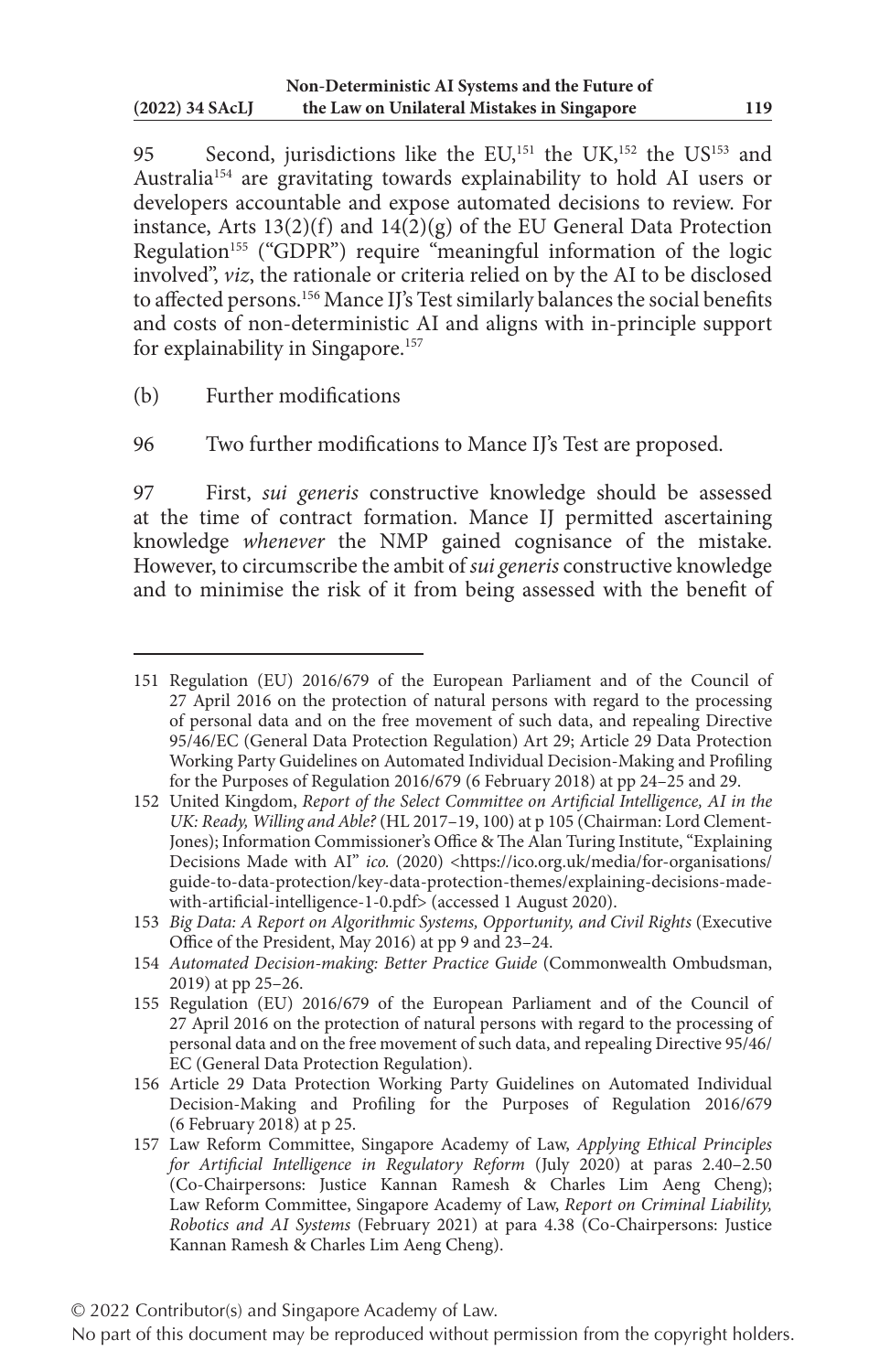hindsight, the reasonable trader should be placed in circumstances contemporaneous with the actual transaction.

98 Second, allocating risk to the AI-user or NMP should only be the presumptive starting point. If the MP expressly or impliedly consents to sharing the risk of the consequences of a mistake, this should form an exception to the modified Mance IJ Test.158 Two non-exhaustive examples are explored. First, where the MP also contracts via a nondeterministic algorithm that unexpectedly accepts the disadvantageous offer, it is submitted that the loss should lie where it falls even if the MP is locked into a bad bargain. Any party which deploys a novel and unexplainable technology should bear the risk of that technology performing unexpectedly and causing loss to himself or herself. It is unfair to presumptively burden either party with the risk. Second, for sophisticated investors, this author intimated above<sup>159</sup> that such investors may opt out of the legislative regime based on the modified Mance IJ Test<sup>160</sup> and consent to bearing the risk involved in algorithmic trading. Where such consent is given by the MP, the *Quoine* Majority Knowledge Test should apply by default, even if this is likely to uphold the bargain.

### *(2) Reform 2: Unconscionability*

99 A final question *Quoine* left open is how the element of unconscionability is satisfied if the NMP lacked actual knowledge of the mistake when the contract was formed.161 Mance IJ stressed that unconscionability was unnecessary to obtain rescission.<sup>162</sup> However, as mere negligence in failing to discover the mistake is insufficient to ground equity's jurisdiction, the additional element of unconscionability should be retained.<sup>163</sup>

100 English and Australian authorities which applied unconscionability as a jurisdictional bar in equity indicate that the NMP's impropriety must manifest before or at contract formation.<sup>164</sup> However, if unconscionability requires conduct motivated by the NMP's actual

<sup>158</sup> See para 108(b)(i) below.

<sup>159</sup> See para 83 above.

<sup>160</sup> See para 108(b)(i) below.

<sup>161</sup> *Quoine Pte Ltd v B2C2 Ltd* [2020] 2 SLR 20 at [109]–[110].

<sup>162</sup> *Quoine Pte Ltd v B2C2 Ltd* [2020] 2 SLR 20 at [204].

<sup>163</sup> *Chwee Kin Keong v Digilandmall.com Pte Ltd* [2005] 1 SLR(R) 502 at [77]–[78].

<sup>164</sup> *Taylor v Johnson* (1983) 151 CLR 422 at 433; *Tutt v Doyle* (1997) 42 NSWLR 10; *Solle v Butcher* [1950] 1 KB 671 at 692; *Riverlate Properties Ltd v Paul* [1975] 1 Ch 133 at 141.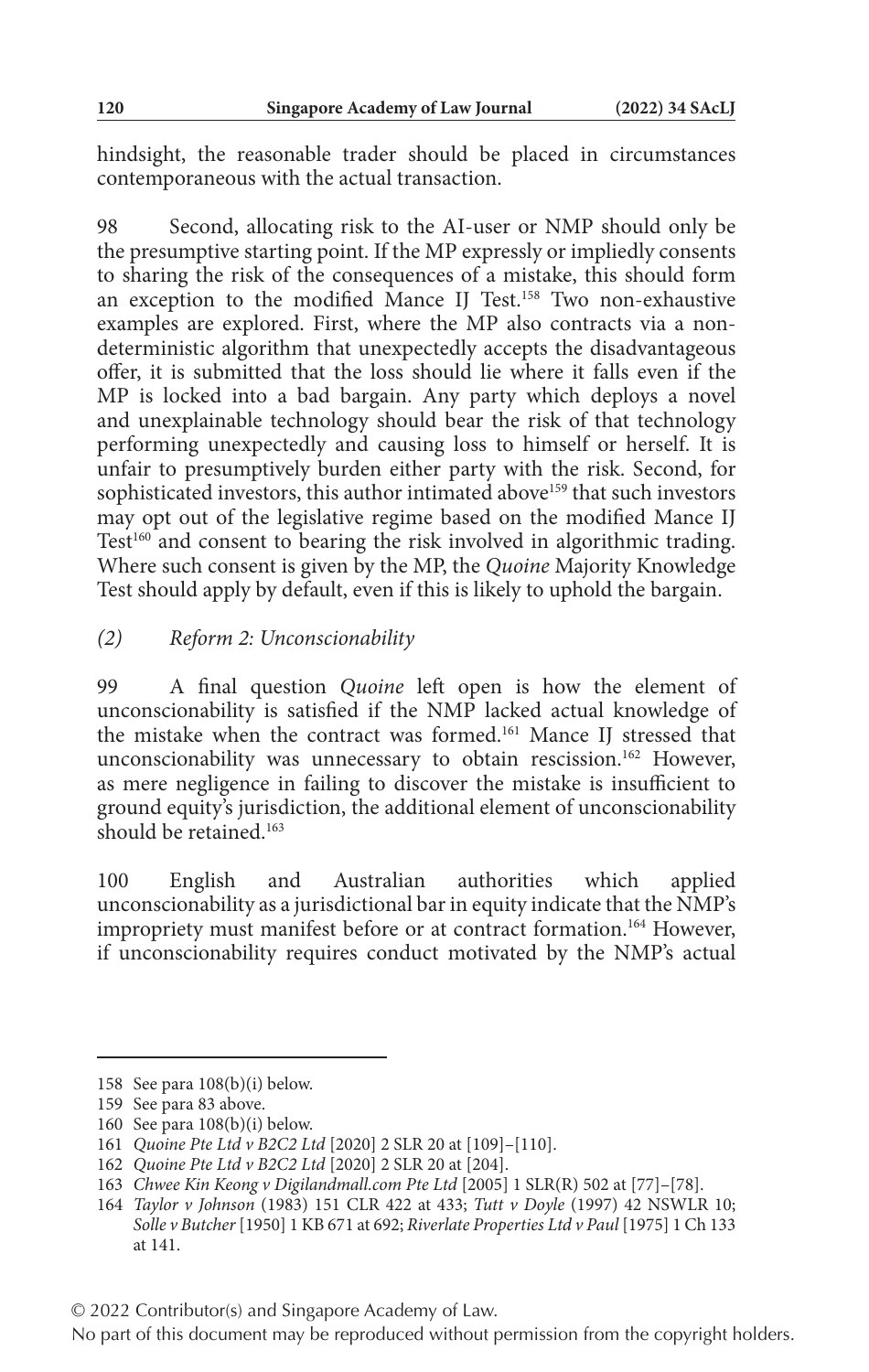knowledge or suspicions, it will invariably be unsatisfied where the NMP contracted via a non-deterministic algorithm.165

101 One solution is to find that unconscionability is *ipso facto* satisfied if *sui generis* constructive knowledge is established; the fact that a natural person ought to have realised the mistake is already an affront to commercial fair play or morality.<sup>166</sup> Alternatively, Mance IJ posits that if unconscionability were required, it crystallises only when the NMP gains cognisance of the mistake post-contract formation, yet dishonourably seeks to retain the benefit.<sup>167</sup> Given the former approach appears tantamount to imposing a duty of care to discover mistakes, because mere *sui generis* constructive knowledge will attract rescission, the latter approach is preferred. However, it bears mentioning that some sharp practice or impropriety must flow from the NMP's actual knowledge of the mistake, as stated above.168 This author also suggests an additional two reasons for why Mance IJ's position with regard to unconscionability is not entirely unsupported by authority. Although Parliament is, of course, not bound by the principles of *stare decisis*, this brief discussion aims to shed light on the force behind Mance IJ's approach.

102 First, the Court of Appeal in *Digiland* did not appear to address its mind to whether unconscionability arising after the contract is formed would enliven equity's jurisdiction. It therefore did not close the door on this possibility. Admittedly, *Riverlate Properties Ltd v Paul*, 169 which was cited by the Court of Appeal in *Digiland* when outlining the ambit of equity's jurisdiction in the context of unilateral mistake, made clear that: "If conscience is clear at the time of the transaction, why should equity disrupt the transaction?" Russell LJ did not see fit that the protests of "*some* high-minded men" [emphasis added] should override the "attitudes of much the *greater part* of ordinary mankind (not least the world of commerce)"<sup>170</sup> [emphasis added]. However, if the converse were true, *ie*, if the greater part of ordinary mankind would regard it as an affront to their sense of commercial fairplay or morality for a contract to be upheld, *even if* the NMP's conscience were only tainted post-contract formation, what is staying equity's intervention?

103 In the peculiar context where the NMP contracts via a nondeterministic AI, and only acquires actual knowledge or suspicion of

<sup>165</sup> *Chwee Kin Keong v Digilandmall.com Pte Ltd* [2005] 1 SLR(R) 502 at [78].

<sup>166</sup> Andrew Phang Boon Leong, "Contract Formation and Mistake in Cyberspace – The Singapore Experience" (2005) 17 SAcLJ 361 at 391.

<sup>167</sup> *Quoine Pte Ltd v B2C2 Ltd* [2020] 2 SLR 20 at [173] and [205]–[206].

<sup>168</sup> See para 19(c) above.

<sup>169</sup> [1975] 1 Ch 133.

<sup>170</sup> *Riverlate Properties Ltd v Paul* [1975] 1 Ch 133 at 141.

<sup>© 2022</sup> Contributor(s) and Singapore Academy of Law.

No part of this document may be reproduced without permission from the copyright holders.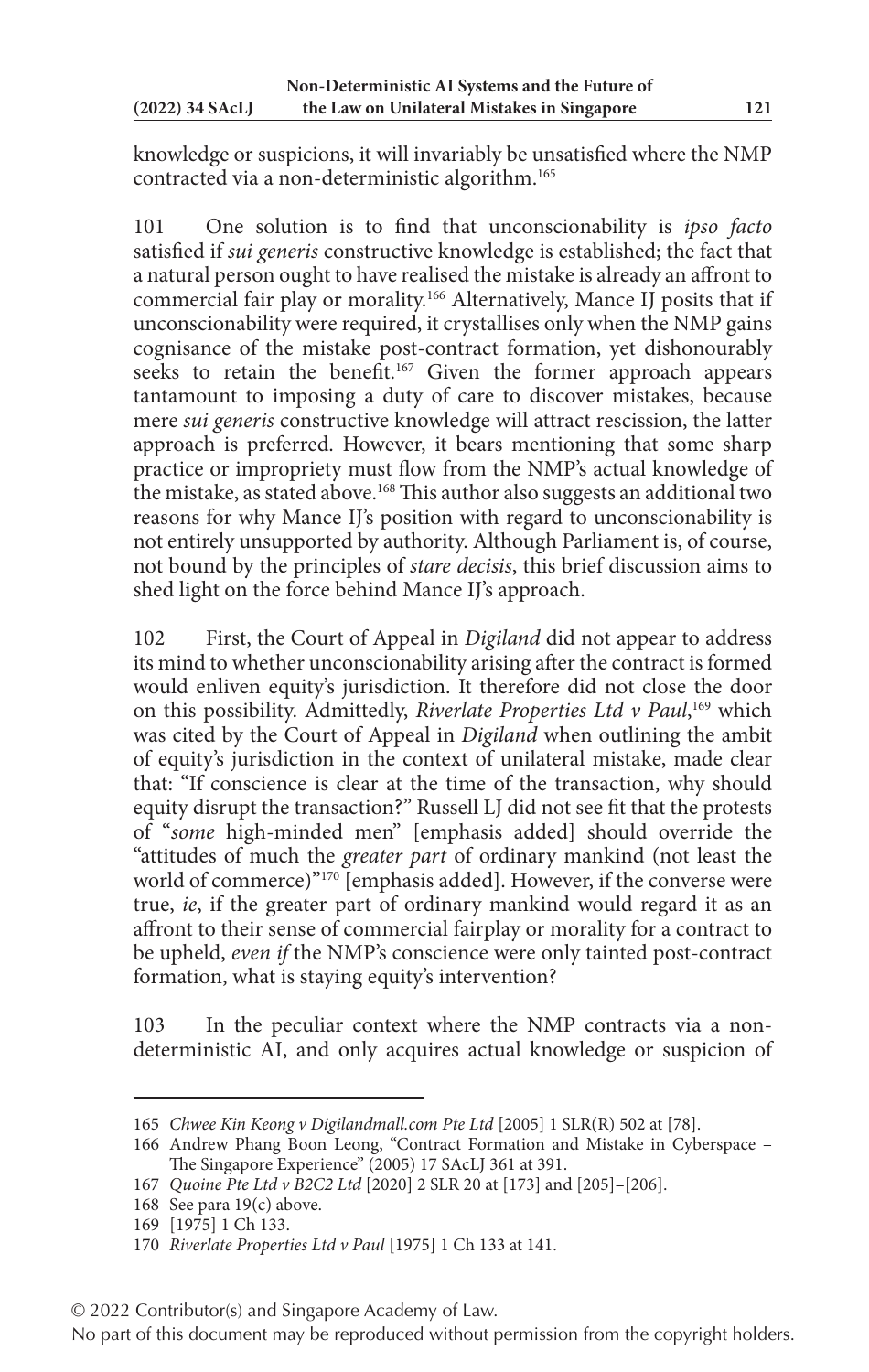the mistake after the contract is formed, it is submitted that fair-minded commercial persons would deem it *unfair* for the NMP to be able to enforce the contract as if nothing was amiss. *Digiland*, tangentially, recognises as much – "[k]nowing that something could be wrong and yet to proceed[ing] to act as if nothing was amiss is conduct that strikes at equity's conscience".171 Surely *when* such actual knowledge or suspicion is acquired (*ie*, pre *versus* post-contract formation) should not be definitive of whether equity may intervene. What is staying equity's intervention is not the absence of a shocked conscience, but the fear of excessive uncertainty which may result.

104 Nevertheless, the spectre of commercial uncertainty, which is often present, cannot impede legal advancement in all circumstances. Sometimes, the "dictates of justice" must prevail;<sup>172</sup> for reasons set out above,<sup>173</sup> this is one such instance. In any event, any ensuing uncertainty may be mitigated by a strict application of: (a) the *sui generis* constructive knowledge test, *ie*, it must exist when the contract is formed; and (b) the normal bars to rescission including the intervention of *bona fide* third party interests.174 For the avoidance of doubt, this author is not proposing the relaxation of the unconscionability requirement in the aforesaid manner in cases where no non-deterministic AIs are involved in contract formation.

105 Second, *Torrance v Bolton*175 confirms that rescission for mistakes is rooted in equity's jurisdiction to prevent fraud, *viz*, when it is "unconscientious for a person to avail himself of the legal advantage which he has obtained".<sup>176</sup> However, fraud for jurisdictional purposes eludes definition; it has been described as "infinite" and flexible enough to confer jurisdiction over new schemes which "the fertility of man's invention would contrive".<sup>177</sup> Arguably, it is unconscientious to allow an NMP to enforce a contract which he or she, upon discovery of the transaction, at once saw could only be the result of some unilateral mistake and would be rescinded but for the usage of a non-deterministic algorithm as a means of contracting.

<sup>171</sup> *Chwee Kin Keong v Digilandmall.com Pte Ltd* [2005] 1 SLR(R) 502 at [73].

<sup>172</sup> *Chwee Kin Keong v Digilandmall.com Pte Ltd* [2005] 1 SLR(R) 502 at [81].

<sup>173</sup> See at paras 81–95 above.

<sup>174</sup> *Quoine Pte Ltd v B2C2 Ltd* [2020] 2 SLR 20 at [183]; *Snell's Equity* (John McGhee QC gen ed) (Sweet & Maxwell, 34th Ed, 2020) at para 5-011.

<sup>175 (1872)</sup> LR 8 Ch App 118.

<sup>176</sup> *Torrance v Bolton* (1872) LR 8 Ch App 118 at 124; J D Heydon, M J Leeming & P G Turner, *Meagher, Gummow & Lehane's Equity: Doctrines & Remedies* (LexisNexis Butterworths, 5th Ed, 2015) at paras 1-035, 12-005 and 12-040.

<sup>177</sup> J D Heydon, M J Leeming & P G Turner, *Meagher, Gummow & Lehane's Equity: Doctrines & Remedies* (LexisNexis Butterworths, 5th Ed, 2015) at para 12-050.

<sup>© 2022</sup> Contributor(s) and Singapore Academy of Law.

No part of this document may be reproduced without permission from the copyright holders.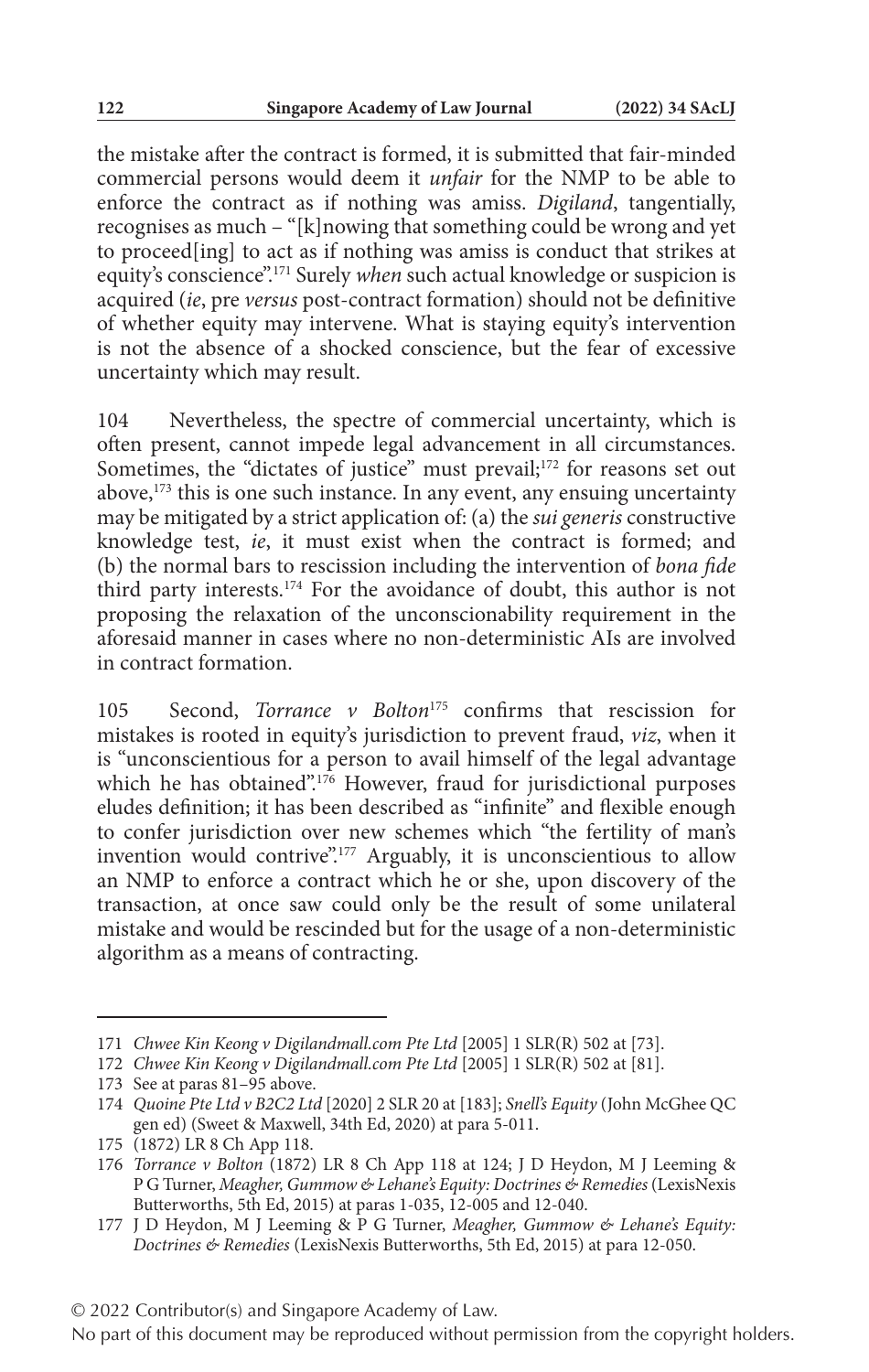106 What, however, makes Mance IJ's approach to unconscionability an acceptable incremental development as compared to his approach to *Sui Generis* Knowledge?178 In the author's view, equity has demonstrated a willingness to intervene regardless of when the relevant knowledge is acquired in the transaction. A parallel, albeit an imperfect one, may be drawn to the equitable duty of confidence. Generally, an obligation of confidence arises if the defendant ought to have appreciated that the information was confidential at the time of receipt.<sup>179</sup> However, equity may impose an obligation of confidence even if the recipient was only told of or otherwise appreciated its confidential nature after receipt – "[f]rom that moment, … [the defendant's] conscience is affected in a way which should be recognised by equity".<sup>180</sup> Similarly, for common mistakes in equity, the unconscionability enlivening equity's jurisdiction arises post-contract formation when one party becomes aware of the mistake and seeks to take advantage of it.<sup>181</sup>

107 In light of the foregoing, a legislative position that adopts Mance IJ's view on the unconscionability requirement is an incremental development which will not be *entirely* out of step with how the courts have applied their equitable jurisdiction.

### *E. Summary of proposed legislative framework*

108 A summary of the above is as follows:

(a) If the NMP's programmer pre-set the maximum price at which the non-deterministic algorithm may transact, the *Quoine* Majority Knowledge Test applies;

(b) If no maximum price was set, MPs may invoke s 108 of the EA to shift the legal burden to the NMP to prove the *Quoine* Majority Knowledge Test is not satisfied; although, this is unlikely to make a material difference. In such situations, ideally, a new act modifying the existing law on equitable unilateral mistakes where the NMP contracts via a non-deterministic algorithm should:

> $(i)$  render contracts voidable where:  $(A)$  a reasonable NMP, at the time of the actual trade, *should* have been

© 2022 Contributor(s) and Singapore Academy of Law.

<sup>178</sup> *Cf* para 65 above.

<sup>179</sup> *Vestergaard Frandsen A/S v Bestnet Europe Ltd* [2013] 1 WLR 1556 at [23].

<sup>180</sup> *Vestergaard Frandsen A/S v Bestnet Europe Ltd* [2013] 1 WLR 1556 at [25].

<sup>181</sup> *Olivine Capital Pte Ltd v Chia Chin Yan* [2014] 2 SLR 1371 at [69]; Bridget McLay, "Rectification for Unilateral Mistake: Time for a Conceptual Revision?" (2016) 22 *Auckland University Law Review* 315 at 326–327; Catherine MacMillan, *Mistakes in Contract Law* (Hart Publishing, 2010) at p 316.